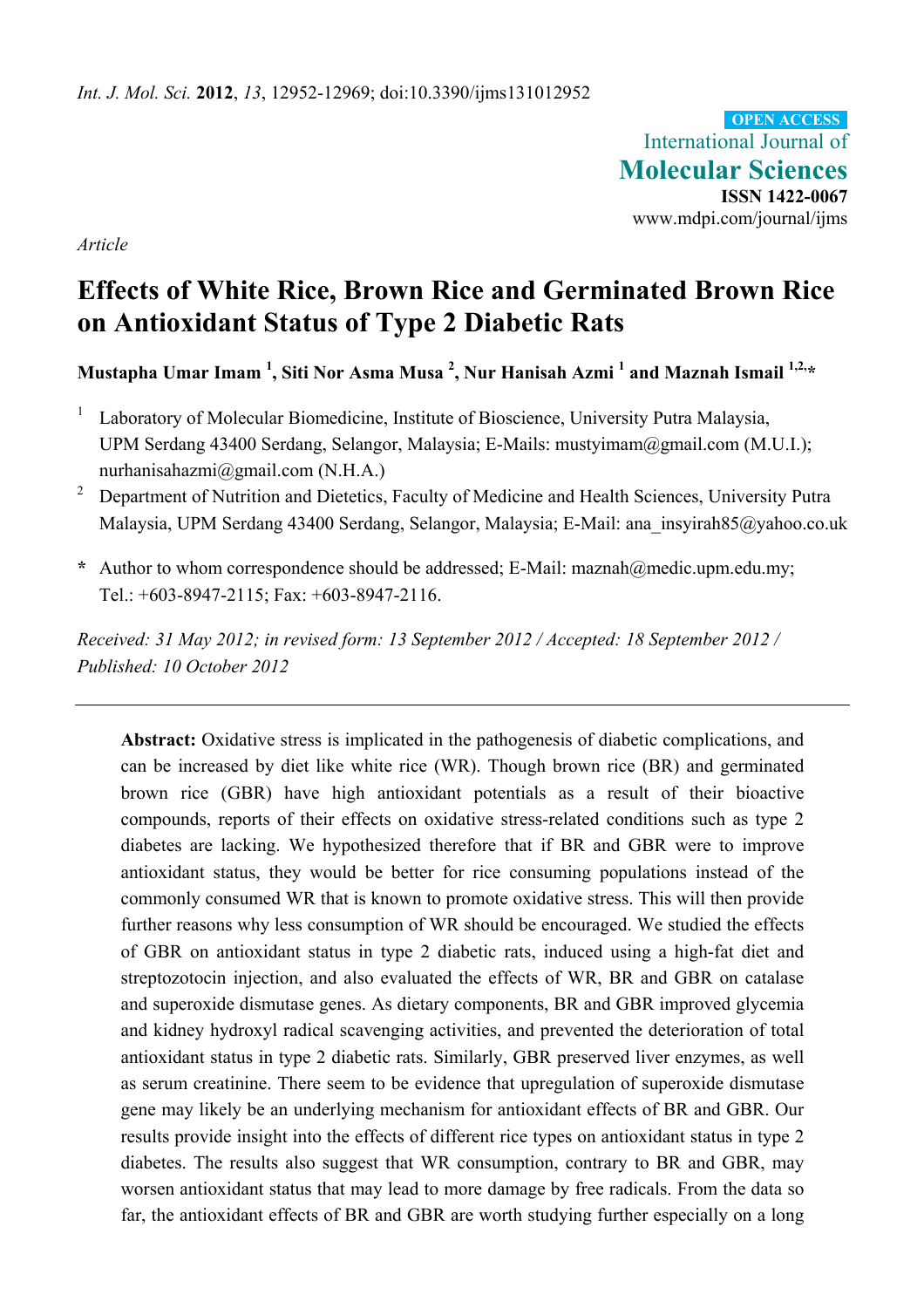term to determine their effects on development of oxidative stress-related problems, which WR consumption predisposes to.

**Keywords:** antioxidants; diabetes; electron spin resonance; germinated brown rice; white rice; nutrigenomics

# **1. Introduction**

Chronic hyperglycemia in type 2 diabetes promotes oxidative stress and diabetic complications [1], and may even be involved in pathogenesis of the disease [2]. It causes diabetic retinopathy, neuropathy, nephropathy, and cardiovascular disease [1,3]. These microvascular and macrovascular complications cause severe morbidity and significant mortality and could potentially be prevented if oxidative stress is reduced or reversed in type 2 diabetes. Already, 346 million people were reported to be diabetic as of 2011 and this is projected to double by 2030 [4]. Urgent action is therefore needed to reduce the burden of this disease, especially in developing countries where the increase in its prevalence is expected. Alleviating oxidative stress is one way of lowering the risk of complications in diabetics. In this way, the burden of the disease may be reduced.

Diet promotes oxidative stress in diabetes [5], and it is a challenge to prevent diet-induced oxidative stress [6] because food consumption is necessary for survival. White rice (WR) has a high glycemic index [7] and may result in high oxidative stress and other health risks. Recently, it has been shown to increase the risk of type 2 diabetes [8]. However, it is widely consumed as the staple diet by half the world's population [9]. An alternative to WR would be to consume brown rice (BR) since it lowers insulin and glycemic indices [10], and may confer other health benefits. As BR is difficult to chew, germinating it may improve texture, palatability and the amount of the bioactive molecules [11]. Germinated brown rice (GBR) is reported to have glucose- and cholesterol-lowering properties [11–14]. Consumption of this rice product instead of WR would provide enormous benefits since it will not have the same health risks as WR, but rather will promote health and reduce disease burden [11].

There are reports of bioactive molecules in BR and GBR having antioxidant potential [15,16], and we hypothesized that BR and GBR as dietary components may improve the antioxidant status in type 2 diabetes. Our aim was to show that the commonly consumed WR may worsen antioxidant status, the consequences of which may be promotion of oxidative stress-related complications in type 2 diabetes, and also show that BR and GBR may not worsen antioxidant status as much as WR. Since overall metabolism is perturbed in type 2 diabetes, we also aimed to study the effects of these rice types on expression of antioxidant genes.

#### **2. Results and Discussion**

#### *2.1. Gamma-Aminobutyric Acid (GABA) and Total Phenolic Contents, and Antioxidant Potentials*

GABA was undetected in WR while its content in BR was  $0.09 \pm 0.02$  mg/g of BR. Our GBR variety was found to have high GABA content  $(0.36 \pm 0.04 \text{ mg/g of GBR})$ . Additionally, GBR had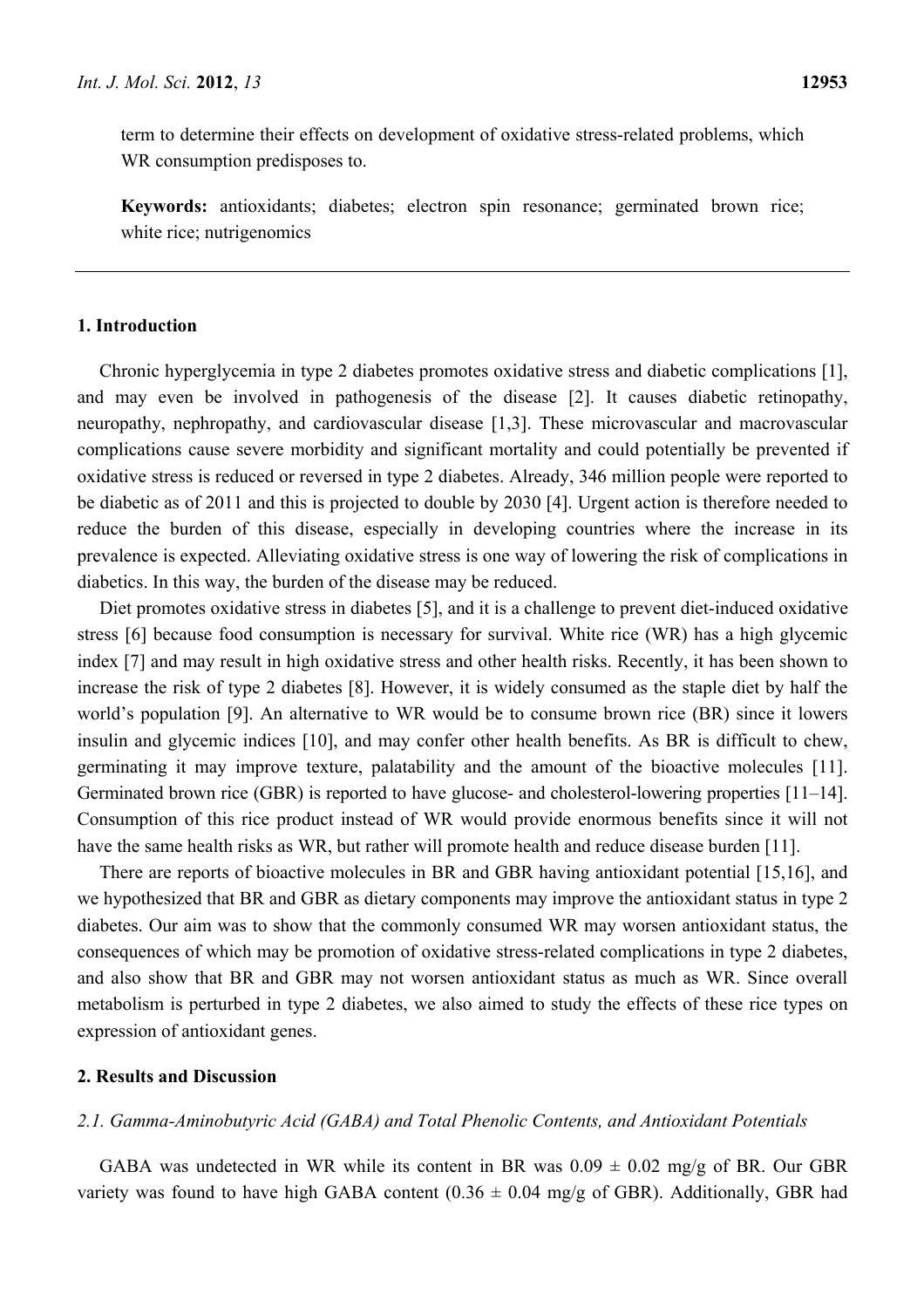four-fold higher total phenolic content (TPC) compared to BR and its antioxidant assays showed better results than both WR and BR (Table 1).

| Extract            | TPC.                         | <b>ABTS</b> scavenging activity | <b>DPPH</b> free radical        |
|--------------------|------------------------------|---------------------------------|---------------------------------|
| $(70\%$ ethanolic) | (mg GAE/g extract) $*$       | (mg TEAC/g extract) $#$         | scavenging assay <sup>*,#</sup> |
| WR.                | $0.60 \pm 0.45$ <sup>a</sup> | $1.78 \pm 0.44$ <sup>a</sup>    | $18.41 \pm 0.46$ <sup>a</sup>   |
| <b>BR</b>          | $3.17 \pm 1.68$ <sup>b</sup> | $2.67 \pm 0.24$ <sup>b</sup>    | $6.82 \pm 0.23$ <sup>b</sup>    |
| GBR                | $12.01 \pm 0.2$ <sup>c</sup> | $6.31 \pm 0.57$ °               | $5.27 \pm 0.17$ °               |
|                    |                              |                                 |                                 |

**Table 1.** Total phenolic content, DPPH and ABTS antioxidant assays for germinated brown rice (GBR), brown rice (BR) and white rice (WR) extracts.

\* Expressed as IC50 (mg/mL), calculated from Trolox standard curve ( $y = 0.0087x + 4.587$ ,  $r^2 = 0.9957$ ) in which a lower value suggests a higher scavenging potential.  $*$  Values expressed as mean  $\pm$  standard deviation. Values with different letters in a column indicate statistical significance at *p* < 0.05. TPC, total phenolic content; ABTS, 2,2'-azino-bis[3-ethylbenzothiazoline-6-sulphonic acid]; DPPH, di[phenyl]-[2,4,6-trinitrophenyl]iminoazanium.

It is established that BR has bioactive compounds in its bran layer that confer its functionality. GBR has even higher amounts of the bioactive molecules. However, those responsible for the functional properties of BR and GBR are still the subject of debate, though synergy may play a role. The GABA content of our GBR variety significantly improved, and was higher than that which Roohinejad *et al.* [17] reported for the same rice variety and other varieties germinated over the same 24 h period. Similarly, our results showed higher GABA content than that which Charoenthaikij *et al.* [18] reported, suggesting that our method of germination improved GABA tremendously. GABA is an inhibitory neurotransmitter that normally regulates a wide variety of brain functions [19], and it is likely that it is responsible for other functional roles as suggested by Roohinejad *et al.* [17]. Higher GABA content was associated with better hypocholesterolemic effect of GBR in their study [14]. Also, Nakagawa *et al.* reported that GABA protected the liver and kidneys from oxidative damage in type 2 diabetes and hence could reduce the risks of developing diabetic complications from oxidative stress [20]. Higher GABA content in our GBR variety would be expected to confer higher antioxidant properties than its BR or WR counterparts.

Phenolic content has been linked to antioxidant effects of foods [21]. In his review, Burton-Freeman argued that phenolic-rich foods have high antioxidant potentials and could counterbalance negative effects of pro-inflammatory and pro-oxidative foods. Since high phenolic content in foods will improve antioxidant status, higher phenolic content in BR and GBR coupled with higher antioxidant potential than WR, as suggested by our results, means the likely benefits to be derived from BR and GBR would be more than WR. During polishing of BR, the removal of bran layer means that beneficial effects of BR are lost together with the bran, and WR consumption may not confer the same benefits as would be expected of BR considering its high antioxidant potentials. Interestingly, GBR has higher potentials than BR, and may provide the highest antioxidant effects.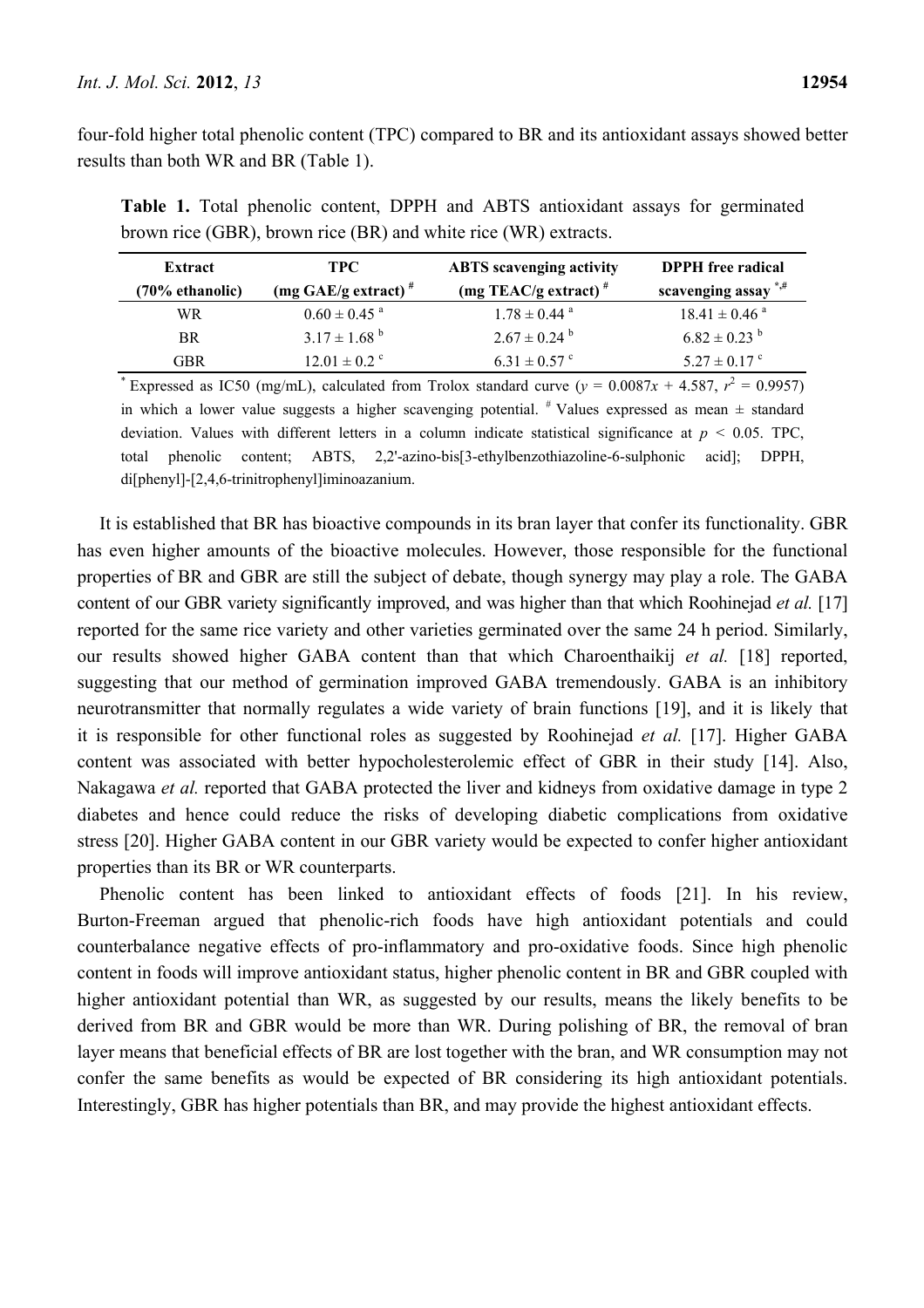#### *2.2. Food Consumption and Glucose Analysis*

Table 2 shows baseline parameters including food consumption for each group. Although food consumption was similar for all groups, changes in plasma glucose reflected the effects of the different dietary components given to the different rat groups. Progressive elevation of plasma glucose among diabetic controls possibly reflected the natural history of the type 2 diabetes without any form of treatment. On the other hand, normal rats maintained normal glycemic level throughout the period of intervention and as shown on Figure 1, the area under the curve (AUC) for fasting plasma glucose (FPG) in the normal group was the lowest over a 28-day period of intervention, while WR had the highest and BR and GBR produced lower AUCs than WR. By the end of the experiment, WR group had the highest total AUC (Figure 2), suggesting that high glycemic index of WR maintained an elevated FPG more than all groups including the untreated controls. The total AUC over 28 days for metformin was similar to BR.

|                          |                 | Rat group                     |                               |                               |                               |                                 |                               |
|--------------------------|-----------------|-------------------------------|-------------------------------|-------------------------------|-------------------------------|---------------------------------|-------------------------------|
| Parameter                |                 |                               | Control                       |                               |                               |                                 |                               |
|                          |                 | Normal                        | (untreated                    | Metformin                     | <b>WR</b>                     | BR                              | <b>GBR</b>                    |
|                          |                 |                               | diabetic)                     |                               |                               |                                 |                               |
| Glucose (mmol/L)         | Baseline        | $4.6 \pm 0.5$ <sup>a</sup>    | $14.9 \pm 2.2^{b}$            | $14.7 \pm 4.1$ <sup>b</sup>   | $19.1 \pm 2^{b}$              | $18.4 \pm 2.8$ <sup>b</sup>     | $17.3 \pm 2.5$ <sup>b</sup>   |
| Food consumption         |                 |                               |                               |                               |                               |                                 |                               |
| $(kcal/100 g$ body       | Baseline        | $30.5 \pm 3.7$ <sup>a</sup>   | $34.0 \pm 6.0$ <sup>a</sup>   | $30.7 \pm 6.0$ <sup>a</sup>   | $33.2 \pm 8.3$ <sup>a</sup>   | $30.5 \pm 6.7$ <sup>a</sup>     | $33.2\pm8.3$ $^{\rm a}$       |
| weight/day) <sup>*</sup> |                 |                               |                               |                               |                               |                                 |                               |
| ALT ${\rm (U/l)}$ $^*$   | <b>Baseline</b> | $58.32 \pm 1.03$ <sup>a</sup> | $61.52 \pm 2.17$ <sup>a</sup> | $61.36 \pm 2.47$ <sup>a</sup> | $61.52 \pm 6.05$ <sup>a</sup> | $60.36 \pm 4.09$ <sup>a</sup>   | $58.91 \pm 1.34$ <sup>a</sup> |
|                          | Final           | $54.82 \pm 1.44$ <sup>a</sup> | $62.44 \pm 1.75$ <sup>b</sup> | $68.11 \pm 1.55$ <sup>c</sup> | $67.76 \pm 2.54$ <sup>c</sup> | $71.83 \pm 2.58$ <sup>c</sup>   | $54.20 \pm 1.43$ <sup>a</sup> |
| AST $(U/I)$ <sup>*</sup> | <b>Baseline</b> | $77.22 \pm 3.29$ <sup>a</sup> | $77.7 \pm 2.51$ <sup>a</sup>  | $75.07 \pm 2.35$ <sup>a</sup> | $76.64 \pm 1.75$ <sup>a</sup> | $72.97 \pm 3.49$ <sup>a</sup>   | $74.00 \pm 3.38$ <sup>a</sup> |
|                          | Final           | $77.37 \pm 1.16$ <sup>a</sup> | 84. $69 \pm 2.54^{\text{b}}$  | $75.30 \pm 2.26$ <sup>a</sup> | $81.94 \pm 1.23$ <sup>b</sup> | $74.21 \pm 2.23$ <sup>a,c</sup> | $70.82 \pm 2.13$ <sup>c</sup> |
| $GGT$ (U/l) <sup>*</sup> | Baseline        | $2.18 \pm 0.43$ <sup>a</sup>  | $2.70 \pm 0.03$ <sup>b</sup>  | $2.68 \pm 0.08$ <sup>b</sup>  | $3.00 \pm 0.38$ <sup>b</sup>  | $2.83 \pm 0.20$ <sup>b</sup>    | $2.78 \pm 0.06^{b}$           |
|                          | Final           | $1.92 \pm 0.12$ <sup>a</sup>  | $2.94 \pm 0.18^{b}$           | $2.64 \pm 0.16^{b}$           | $3.24 \pm 0.20$ °             | $2.69 \pm 0.16^{b}$             | $2.61 \pm 0.16^{b}$           |
| Urea (mmol/L)            | Baseline        | $5.14 \pm 0.04$ <sup>a</sup>  | $5.54 \pm 0.45$ <sup>a</sup>  | $5.32 \pm 0.17$ <sup>a</sup>  | $5.37 \pm 0.27$ <sup>a</sup>  | $5.21 \pm 0.43$ <sup>a</sup>    | $5.23 \pm 0.21$ <sup>a</sup>  |
|                          | Final           | $5.31 \pm 0.06$ <sup>a</sup>  | $8.42 \pm 0.34$ <sup>b</sup>  | $7.82 \pm 0.16$ °             | $9.77 \pm 0.39$ <sup>d</sup>  | $8.18 \pm 0.65$ b,c             | $9.20 \pm 0.74$ b,d           |
| Creatinine               | Baseline        | 53.86 $\pm$ 0.84 $^{a}$       | 57.78 $\pm$ 1.26 <sup>b</sup> | $58.55 \pm 1.32$ <sup>b</sup> | $60.83 \pm 5.06^{\mathrm{b}}$ | $58.25 \pm 1.67$ <sup>b</sup>   | $58.32 \pm 1.89$ <sup>b</sup> |
| $(\mu \text{mol/L})$     | Final           | $53.80 \pm 1.20$ <sup>a</sup> | 59.92 $\pm$ 0.36 $^{\rm b}$   | $60.42 \pm 0.41$ <sup>b</sup> | $62.96 \pm 0.78$ <sup>c</sup> | $60.76 \pm 0.86^{\mathrm{b}}$   | $57.56 \pm 0.45$ <sup>d</sup> |
| TAS (mmol/L)             | Baseline        | $2.12 \pm 0.12$ <sup>a</sup>  | $2.22\pm0.04$ $^{\rm a}$      | $2.18 \pm 0.04$ <sup>a</sup>  | $2.14 \pm 0.03$ <sup>a</sup>  | $2.23 \pm 0.09$ <sup>a</sup>    | $2.09\pm0.09$ $^{\rm a}$      |
|                          | Final           | $2.13 \pm 0.04$ <sup>a</sup>  | $1.84 \pm 0.02$ <sup>b</sup>  | $2.03 \pm 0.02$ <sup>c</sup>  | $2.05 \pm 0.02$ <sup>c</sup>  | $2.22 \pm 0.01$ <sup>d</sup>    | $2.10 \pm 0.02$ <sup>a</sup>  |

**Table 2.** Baseline parameters for rat groups just after induction of diabetes.

\* Values represent mean  $\pm$  SEM ( $n = 5$ ). Values with the same letter in any given row are not statistically different (*p* > 0.05). ALT: Alanine transaminase; GGT: γ-glutamyltranspeptidase; AST: Aspartate transaminase; TAS: total antioxidant status. Control and normal groups received high-fat diet (HFD) and normal rat chow respectively while the metformin group received HFD + 300 mg/kg metformin. White rice (WR), brown rice (BR) and germinated brown rice (GBR) groups received HFD in which 50% of the semi-purified diet used to formulate the pellets was substituted with 50% of the respective rice types.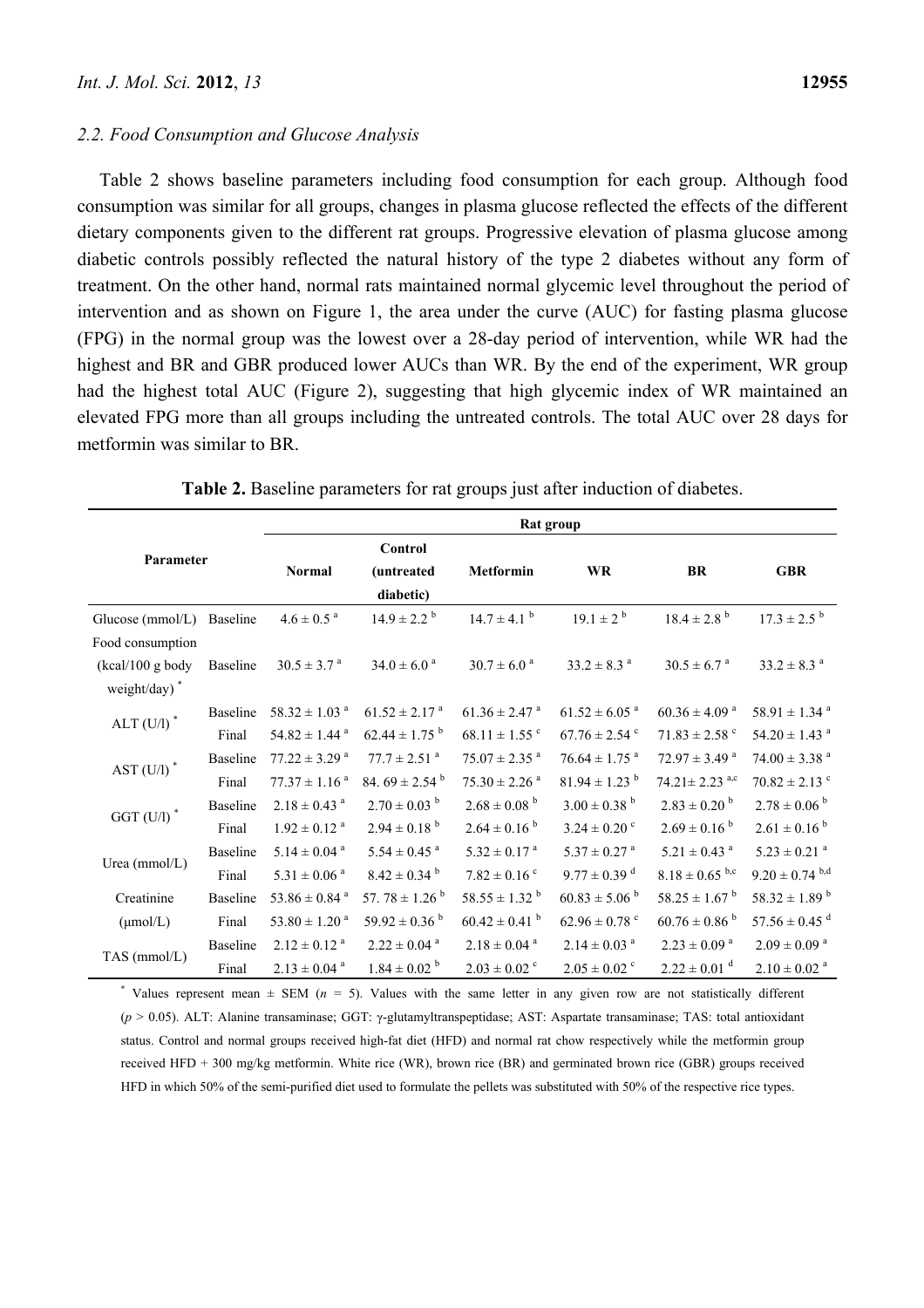Figure 1. Area under the curve (AUC) for fasting plasma glucose (FPG) over four weeks of intervention; figure shows effect of germinated brown rice (GBR) on AUC of FPG (mmol  $\times$  d/L) during four weeks of intervention, compared to brown rice (BR), white rice (WR) and metformin  $(n = 5)$ . Groupings are the same as in Table 1.



**Figure 2.** Total area under the curve (AUC) for fasting plasma glucose (FPG) over four weeks of intervention; figure shows effect of germinated brown rice (GBR) on total AUC of FPG (mmol  $\times$  28 d/L) over four weeks of intervention, compared to brown rice (BR), white rice (WR) and metformin ( $n = 5$ ). Data used represents mean  $\pm$  SEM. Groupings are the same as in Table 1.

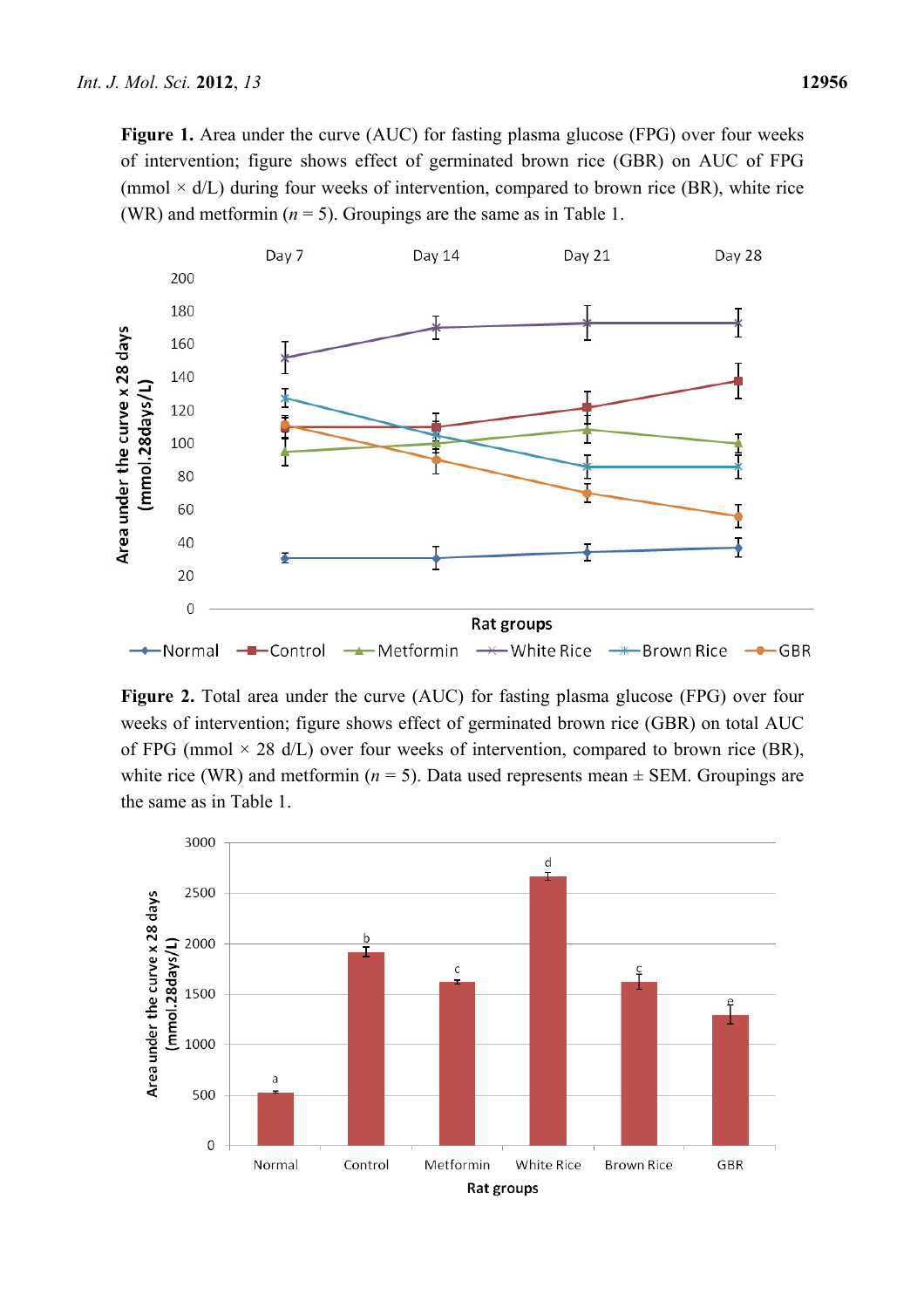Chronic sustained hyperglycemia as a hallmark of type 2 diabetes will continue to worsen without treatment as reflected by AUC of FPG for untreated diabetic (control) group from our study. Worsening hyperglycemia is known to be the primary underlying factor responsible for diabetic symptoms and complications [22]. High glycemic index of WR [7] could have been responsible for the WR group having the highest total AUC throughout the intervention period in the current study. BR has been shown to be a better type of rice due to bioactive compounds, which may lower glycemic and insulin indices compared to WR [12], and as our data suggest, GBR produces an even better effect on glycemic control.

In the current study, we showed that high glycemic index of WR worsened glycemic control in type 2 diabetic rats while BR and GBR produced better glycemic levels. Though a standard hypoglycemic agent [23], metformin produced the same glycemic effect as BR. Our data therefore shows that GBR could produce significant glycemic control, in support of earlier reports [11], better than WR, BR and metformin.

#### *2.3. Liver Enzymes, Urea, and Creatinine*

At baseline, just after induction of diabetes, creatinine and γ-glutamyltranspeptidase (GGT) were significantly higher in diabetic groups than normal, but other parameters (urea, total antioxidant status (TAS), alanine aminotransferase (ALT) and aspartate transaminase (AST) were not significantly different between groups (Table 2). Elevated creatinine levels among diabetic control, metformin, WR, and BR groups likely suggested ongoing damage to the kidneys. The GBR group, however, did not have as much serum creatinine after 28 days as the other diabetic groups.

At the end of four weeks of intervention, control group had significantly increased serum urea compared to normal rats ( $p < 0.05$ ), while WR had the highest elevation among all groups (Table 2). Metformin group did not have as much serum urea as the untreated group, and BR and GBR groups had similar serum urea elevations to diabetic controls. However, there was no statistically significant difference between WR and GBR groups.

Liver enzymes (AST, ALT, and GGT) in the control group were significantly elevated more than normal group ( $p < 0.05$ ), which were either maintained (AST) or reduced (ALT and GGT). The enzymes were also elevated in WR group. Pattern of liver enzyme changes in the metformin and BR groups were similar, with elevations in both ALT and AST and reductions in GGT. The GBR group had a reduction in liver enzymes.

The liver and kidneys play crucial metabolic roles in the body and are often the targets of insults in type 2 diabetes. Derangements in their function are detrimental to overall functioning of the body. Liver enzymes and serum urea and creatinine are good markers for liver and kidney functions, and suggest the state of these organs. In our study, just after induction of diabetes, biochemical markers (except creatinine and GGT) were not different between diabetic and normal groups suggesting that soon after induction of the disease, the insult to the liver and kidneys may not have been profound enough to produce severe damage. High reserve potentials of liver, and functional versatility of kidneys, may have been responsible for this [24,25], but as diabetes progressed, deterioration in their functions was reflected by our data (Table 2). Higher levels of liver enzymes and serum urea and creatinine were indicative of liver and kidney damage in control and WR groups. Also, metformin and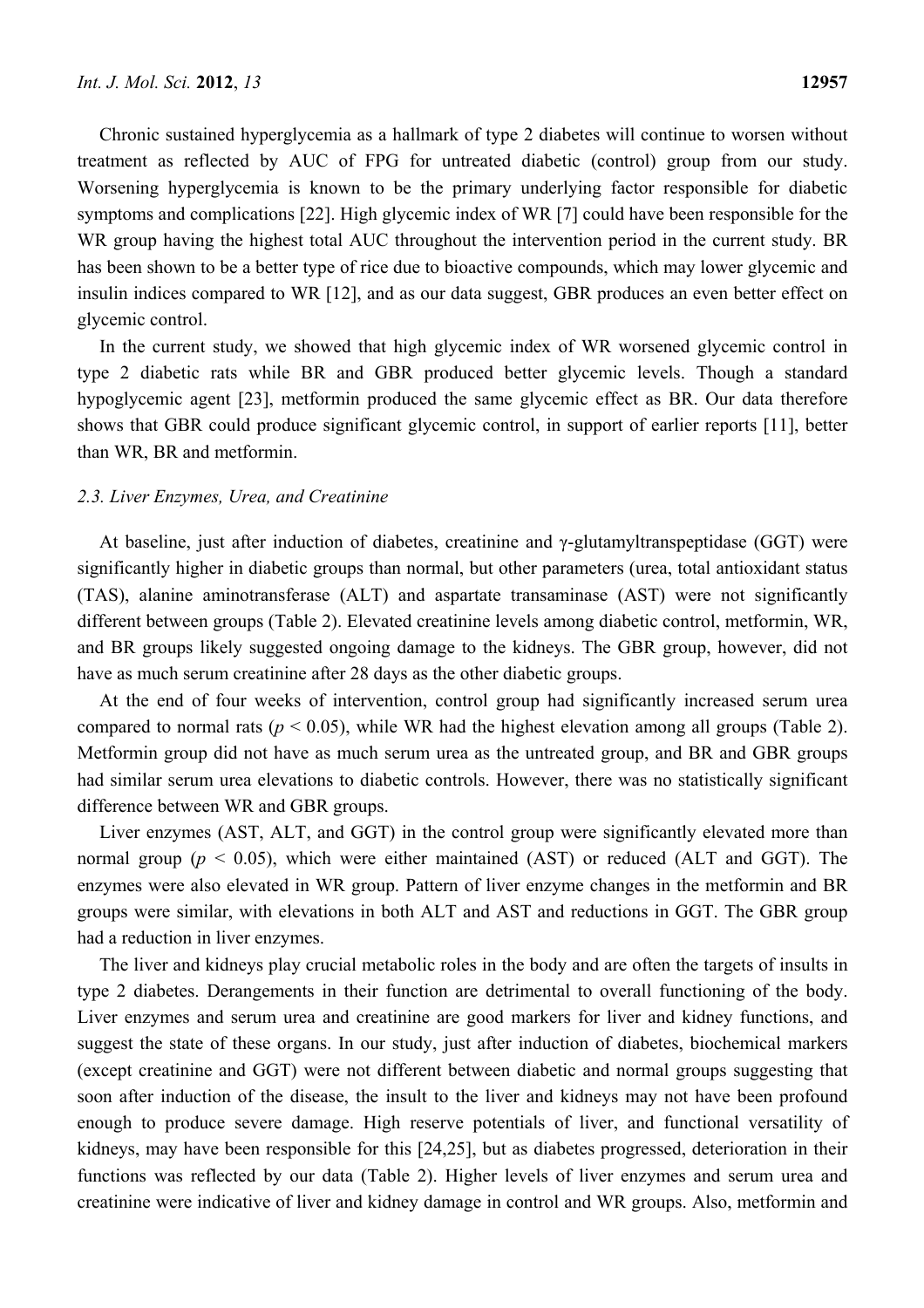BR were not very effective in preventing the deterioration of kidney and liver function as suggested by the rising biochemical parameters. The reduced liver enzymes in the GBR group, however, may have been indicative of hepatocytes' protection and/or regeneration. Usuki *et al.* [26] reported that GBR—as a result of its steryl glucoside content—could cause regeneration of sodium potassium adenosine triphosphatase ( $Na^{+}/K^{+}$  ATPase) and homocysteine thiolactonase (HTase) enzymes in type 2 diabetes, potentially reversing neuropathy and oxidative changes on biomolecules. Our results also indicate that GBR reverses and/or prevents elevations of serum creatinine that is normally seen in diabetic kidney damage, suggesting it could restore function towards normal or protect the kidneys from damage. Not surprisingly, our data show that WR, which has low antioxidant potentials (Table 1) does not prevent the deterioration of kidney and liver functions in type 2 diabetes while GBR produces improvements to varying degrees and BR produces only a modest improvement with better outcome than WR. Higher phenolic and GABA contents, and higher antioxidant potentials of our GBR variety over the WR or BR varieties may have been responsible for the better outcomes recorded for the GBR group for both liver and kidney function parameters. Synergy as a result of several bioactive compounds may also have been involved.

### *2.4. Plasma Total Antioxidant Status*

Baseline and final measurements for TAS are shown on Table 2, and Figure 3 shows its changes over four weeks of intervention. The TAS for control group was increased while those for control, WR, and metformin groups were reduced. The TAS for the BR and GBR groups did not show much perturbation, and were significantly better than the control, metformin and WR groups ( $p < 0.05$ ). The higher values for BR group over GBR may have been due to higher baseline values, and as the change in TAS suggests, both BR and GBR were able to stabilize their TAS values, with evidence of downward and upward trends for BR and GBR, respectively (Figure 3). As previous data showed, WR caused a significant reduction in TAS compared to BR and GBR, consistently suggesting that WR produces worse metabolic outcomes than both BR and GBR.

Oxidative stress plays significant role in the development and progression of diabetes as well as its complications [1,2], and antioxidants may reduce its level, potentially preventing or decreasing the burden of diabetes. Diet-induced oxidative stress secondary to high glycemic load [6] may have a role in lowering antioxidant status in diabetes as shown from our results for diabetic controls. Also, modest improvements in glycemic control may reduce oxidative stress in diabetes as suggested by TAS in the metformin group. Lowering glycemia may have improved the ability of the rats to produce more antioxidants that removed excess free radicals. For the same reason, WR was expected to show marked reduction in TAS. The fact that WR did not produce as much reduction as expected (Figure 3), suggests the TAS for WR could have been influenced by a number of adaptive mechanisms such as mitochondrial homeostasis [27], leading to a temporary boost in endogenous antioxidant production. Maintenance of TAS by BR and GBR suggests that the 2 rice types were able to replenish the supply of antioxidants that maintained the TAS and/or prevented its deterioration unlike in the case of WR. This effect of BR and GBR in comparison to WR on TAS may have been as a result of the higher antioxidant potentials of BR and GBR. Put together, our findings indicate that better antioxidant status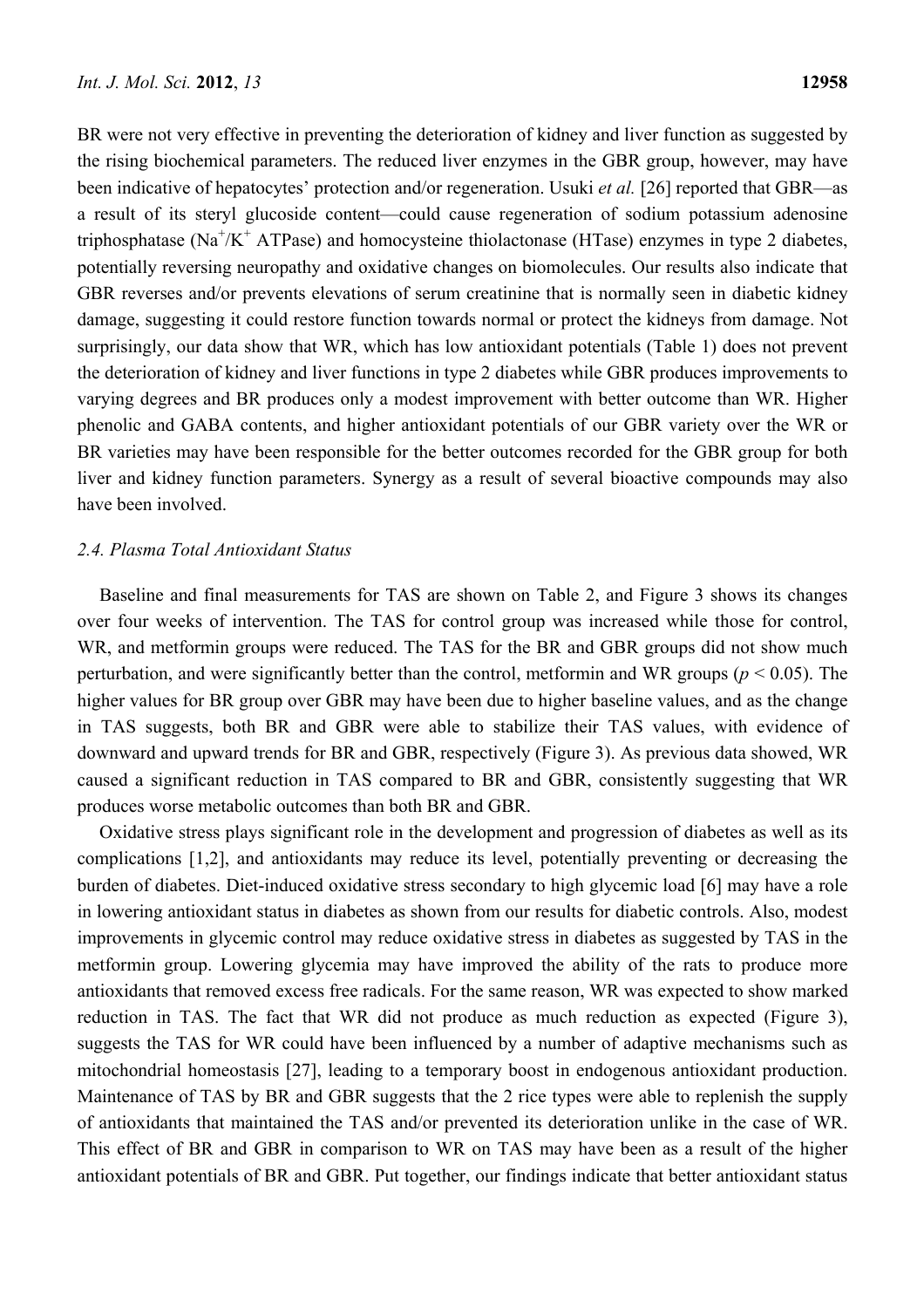in type 2 diabetic rats may accompany improved glycemic control, and potentially reduce the risks of developing oxidative stress-related diseases.

As can be recalled, WR worsened liver enzymes more than BR and GBR. The liver, as the main "biochemical factory" of the body, is largely responsible for a major aspect of intermediary metabolism and many other functions. The ability of liver to function properly is gradually compromised as type 2 diabetes worsens, and deterioration in TAS for the WR group is indicative that derangement in liver function may have been responsible for the liver's inability to continue producing endogenous antioxidants. Less damage to the liver due to BR or GBR was likely responsible for their better outcomes.

**Figure 3.** Changes in plasma total antioxidant status (TAS) after four weeks; figure shows effect of germinated brown rice (GBR) on TAS in type 2 diabetic rats after four weeks of intervention, compared to brown rice (BR), white rice (WR) and metformin ( $n = 5$ ). Data used represents mean  $\pm$  SEM for each group. Bars with different letters are significantly different ( $p < 0.05$ ). Groupings are the same as in Table 1.



#### *2.5. Hydroxyl Radical Scavenging Capacity of Liver and Kidneys*

The liver hydroxyl radical (OH<sup>\*</sup>) scavenging capacity of the control group (33.8 mM DMSO equivalent) was lower than that of the normal group (79.8 mM DMSO equivalent) (Table 3). Additionally, the scavenging potentials of the metformin, WR, and GBR groups were similarly lower than the normal group though not significantly different from the control group. Feeding with BR reduced the radical scavenging activity unexpectedly lower than WR. Kidney OH<sup>•</sup> scavenging capacity was similarly reduced in the diabetic control group compared to the normal (42.8 mM DMSO equivalent compared to 68.8 mM DMSO equivalent). Metformin showed lower scavenging activity (16.8 mM DMSO equivalent) while the WR group lost their kidney scavenging activity entirely. The BR and GBR groups maintained their radical scavenging activities similar to the normal group.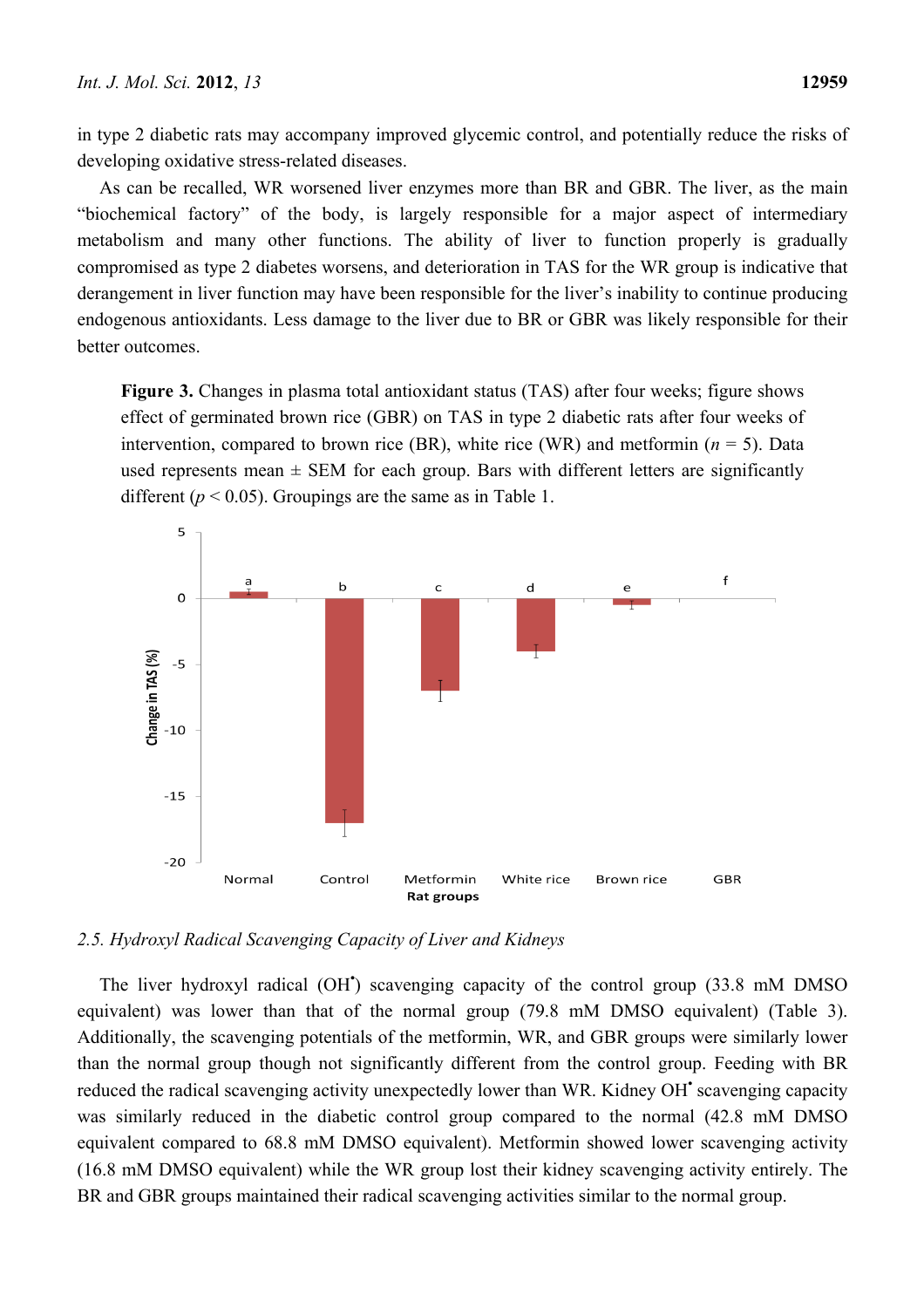Excess OH<sup>\*</sup> is common in diabetes [1,3] and may damage liver and kidneys, as indicated by the OH<sup>\*</sup> scavenging activity in our study. Accumulated radicals overwhelm functioning capacity of the liver and kidneys with dire consequences. Improved ability of the kidneys to scavenge free radicals, likely due to high amounts of bioactive compounds especially GABA and antioxidant contents, suggests that kidney-specific oxidative stress may be reduced by these bioactive compounds, which were found to be more in our BR and GBR varieties than their WR counterpart.

| ance ival weeks of meer vehitom. |                           |                             |                             |                             |  |
|----------------------------------|---------------------------|-----------------------------|-----------------------------|-----------------------------|--|
| <b>Rat Groups</b>                | Liver                     |                             | Kidney                      |                             |  |
|                                  | Scavenging activity (%)   | <b>DMSO</b> equivalent      | Scavenging activity $(\% )$ | <b>DMSO</b> equivalent      |  |
| Normal                           | $44.5 \pm 4^{\circ}$      | $79.8 \pm 1.2$ <sup>a</sup> | $39.0 \pm 2^{a}$            | $68.8 \pm 5.2$ <sup>a</sup> |  |
| Control                          | $21.5 \pm 3^{b}$          | $33.8 \pm 3.2^{b}$          | $26.0 \pm 3^{b}$            | $42.8 \pm 3.2^{\circ}$      |  |
| Metformin                        | $22.0 \pm 6^{b}$          | $34.8 \pm 2.8$ <sup>b</sup> | $13.0 \pm 3$ °              | $16.8 \pm 3.2$ <sup>c</sup> |  |
| White rice                       | $20.5 \pm 3^{b}$          | $31.8 \pm 3.2^{b}$          | 0 <sup>d</sup>              | 0 <sup>d</sup>              |  |
| Brown rice                       | $13.0 \pm 2$ <sup>c</sup> | $16.8 \pm 5.2$ <sup>c</sup> | $39.0 \pm 5^{\text{a}}$     | $68.8 \pm 0.8$ <sup>a</sup> |  |
| <b>GBR</b>                       | $22.0 \pm 2^{b}$          | $34.8 \pm 5.2^{\circ}$      | $39.0 \pm 3^{a}$            | $68.8 \pm 3.2$ <sup>a</sup> |  |

**Table 3.** Liver and kidney hydroxyl radical scavenging activities in type 2 diabetic rats after four weeks of intervention.

\*Values are mean  $\pm$  SEM ( $n = 5$ ). Values with the same superscript letter in the same column are not significantly different ( $p > 0.05$ ). Hydroxyl radical scavenging activities (%) were calculated using ( $I_0 - I/I_0 \times 100\%$ ) where  $I_0$  is the control peak/marker value while, *I* is the peak/marker value for the different rats [28]. Different concentrations (25, 50, 100, 200, and 400 mM) of standard (DMSO) were plotted against scavenging activities (%) to make the standard curve  $(y = 0.4793x + 4.5652, r^2 = 0.9959)$  used in calculating DMSO equivalent scavenging activity. Groupings are the same as in Table 1.

### *2.6. HEPG2 Antioxidant mRNA Expression*

The expression of antioxidant genes was also studied using an in vitro model to determine if any nutrigenomic mechanisms are involved in BR and GBR's effects on antioxidant status. The mRNA levels of SOD 2 in the untreated and insulin-treated groups were not significantly different ( $p > 0.05$ ), as shown on Figure 4. The figure also shows that expression of the SOD 2 gene in HEPG2 cells treated with 50 ppm of ethanolic extract of WR did not produce any significant change. However, upregulation of the SOD 2 gene was observed by similar doses of BR and GBR. There was no difference between mRNA levels of HEPG2 cells treated with 50 ppm of WR, BR or GBR extracts, while insulin treatment upregulated the gene significantly. This data shows that nutrigenomic upregulation of the SOD 2 gene may be involved in GBR and BR's antioxidant effects, and higher amounts of GABA and antioxidant potentials may have contributed to this.

Free radicals generated in biological systems are removed by antioxidants like SOD [29]. It is likely that the antioxidant status due to GBR or BR in type 2 diabetic rats was partly contributed by upregulation of SOD gene. Bioactive compounds like GABA or phenolics may have been responsible. These results support the hypothesis of nutrigenomic interactions between dietary components and genes as a basis for some functional effects of bioactive molecules. Kaput and Rodriguez suggested that this may even be the focus for future management of diet-related chronic diseases [30].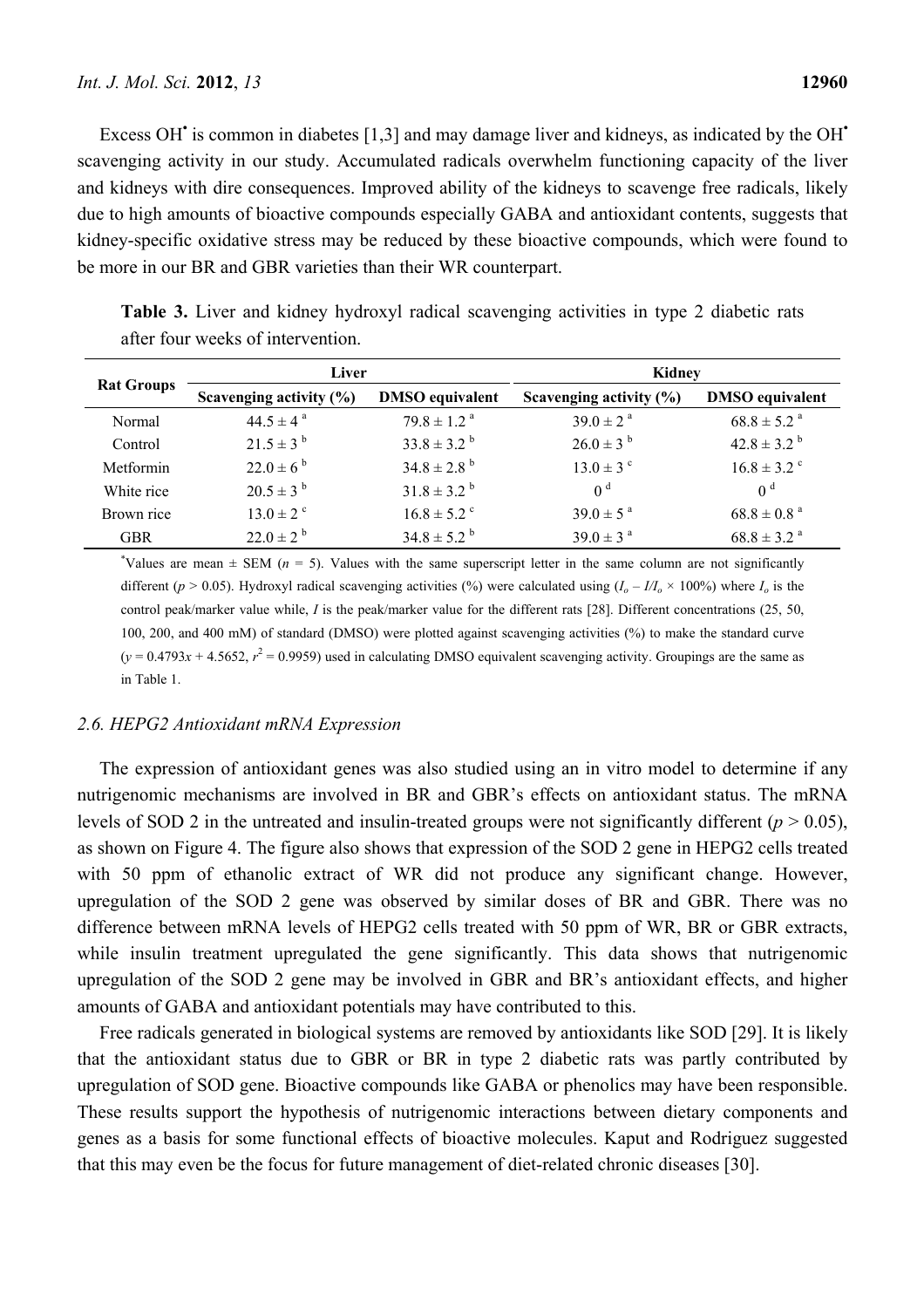**Figure 4.** Changes in expression of catalase and superoxide dismutase genes following treatment with ethanolic extracts of germinated brown rice (GBR), brown rice (BR) and white rice (WR); figure shows effect of 70% ethanolic extracts of GBR, BR and WR on expression of catalase and superoxide dismutase (SOD) 2 genes in HEPG2 cells, compared to non-treatment and insulin treatment  $(n = 4)$ . Data used represents mean  $\pm$  SEM for each group. Bars representing the catalase or SOD2 gene with similar letters are not significantly different  $(p > 0.05)$ .



It is common knowledge that GBR grains have high antioxidant potentials just as our results have shown. This potential, hitherto not reported to improve antioxidant status in type 2 diabetes, is shown in this study to likely be responsible for improved glycemic control in type 2 diabetes, and this may translate into reduced risk of developing diabetic complications. Our findings prove that GBR and BR may improve antioxidant status to varying degrees better than WR, which worsens it. The presence of bioactive compounds like GABA and phenolics, and higher antioxidant potentials may have been responsible for these effects. It can be recalled, however, that BR and GBR produced similar outcomes (TAS, kidney hydroxyl radical scavenging activity and expression of catalase gene) in the current study despite higher amounts of bioactive compounds and antioxidant potentials in GBR than BR. It is likely that BR and GBR bioactive compounds have only an "all-or-none" effect on these parameters and others that were similar between the groups. However, it was clear that other efffects of BR and GBR bioactives were exponential (glycemic control and expression of SOD 2 gene), suggesting that higher amounts of bioactive compounds would likely produce even more of the same effect. Also, studies have linked in vivo antioxidant effects of foods to their phenolic content and antioxidant potentials, and this study is in support of that. Other bioactive compounds may also contribute through synergy.

In addition to other risks that have been reported for WR [6,7], our data provides yet another reason why less consumption of WR should be encouraged especially for the rice-consuming populations that use WR as a staple food.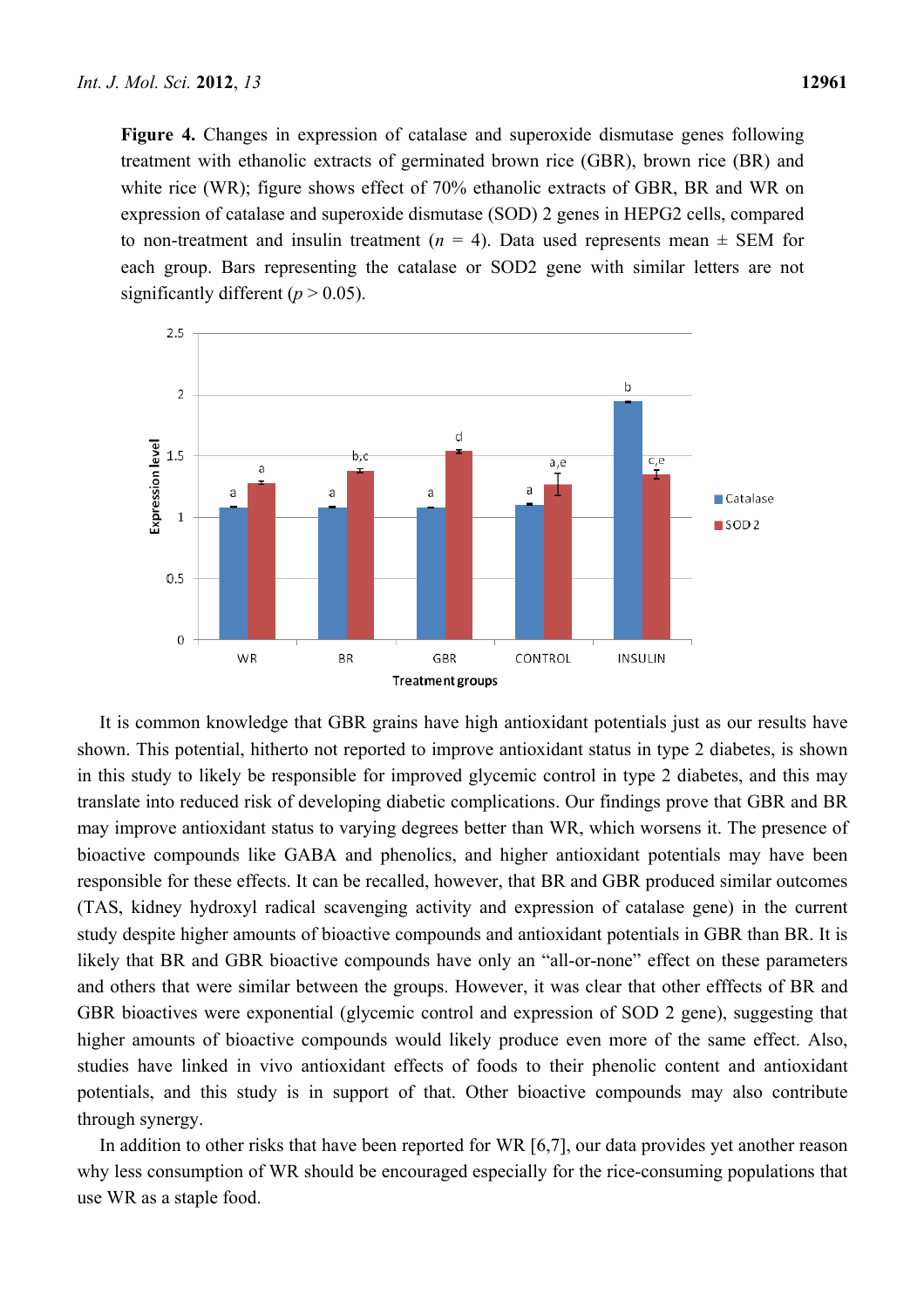#### **3. Experimental Section**

## *3.1. Chemicals*

All solvents were of analytical grade and were purchased from Merck (Darmstadt, Germany). Alanine transaminase (ALT), γ-glutamyltranspeptidase (GGT), aspartate transaminase (AST), glucose, total antioxidant status, urea, and creatinine kits were purchased from Randox Laboratories Ltd (Crumlin, County Antrim, UK). Ethylenediaminetetraacetic acid (EDTA), Tris-EDTA (TE) buffer solution, 2,2'-azino-bis[3-ethylbenzothiazoline-6-sulphonic acid] (ABTS) reagent, di[phenyl]-[2,4,6 trinitrophenyl]iminoazanium (DPPH) reagent, sodium chloride (NaCl), potassium persulfate  $(K_2S_2O_8)$ , sodium carbonate (Na<sub>2</sub>CO<sub>3</sub>), *γ*-aminobutyric acid (GABA) standard, trolox standard, gallic acid standard, Folin–Ciocalteu reagent, and streptozotocin (STZ) were all purchased from Sigma-Aldrich (St. Louis, MO, USA). Hydrogen peroxide  $(H_2O_2)$  was from Bendosen Laboratory Chemicals (Selangor, Malaysia) and sodium hypochlorite from Dexchem Industries Sdn. Bhd, (Penang, Malaysia). Dimethyl sulfoxide (DMSO), 5-dimethyl-1-pyrroline-*N*-oxide (DMPO) and ferrous sulfate (FeSO4) were purchased from Fisher Scientific (Ottawa, Canada), Labotech, Ltd (Tokyo, Japan) and BDH Chemicals (Poole, England) respectively. Nestle fortified milk powder was from Nestle Manufacturing (Selangor, Malaysia) while fine sugar and starch powder were purchased from R & S Marketing Sdn. Bhd. (Selangor, Malaysia). Mazola oil was purchased from Unilever (Malaysia) and standard rat chow from Specialty feeds (Glen Forrest, WA, USA). Metformin was purchased from Pfizer (New York, NY, USA), RCL2 Solution from Alphelys (Toulouse, France), and GenomeLab™ GeXP Start Kit from Beckman Coulter Inc (Miami, FL, USA).

#### *3.2. Germination of Brown Rice*

PadiBeras Nasional (BERNAS) factory, Sri Tiram Jaya, Selangor provided the white rice (WR) and brown rice (BR) of Malaysian variety (MR220) used in this study. BR was germinated by soaking in 0.1% sodium hypochlorite (1:5, *w*/*v*) and 0.5% hydrogen peroxide (1:5, *w*/*v*) for 30 min and 6 h respectively, and incubated at 37 °C for 18 h. Germination was shown by sprouting, and the final moisture content was 8%–11% after drying at 50 °C.

### *3.3. Gamma-Aminobutyric Acid and Total Phenolic Contents, and Antioxidant Properties*

GABA content of the 70% ethanolic extract of GBR was determined as reported by Rozan *et al.* [31]. TPC was determined as detailed by Meda *et al.* [32], while antioxidant assays (DPPH and ABTS) were determined as reported by Kim *et al.* [33]. TPC of BR and WR ethanolic extracts was compared with that of GBR.

#### *3.4. Animal Handling, Feeding and Induction of Diabetes*

In accordance with the guidelines for the use of animals as approved by the Animal Care and Use Committee (ACUC) of the Faculty of Medicine and Health Sciences, University Putra Malaysia (Project approval number: UPM/FPSK/PADS/BR-UUH/00360), we housed the rats individually (35 male Sprague–Dawley rats; 150–200 g) in plastic cages, in an air-conditioned room (25–30 °C)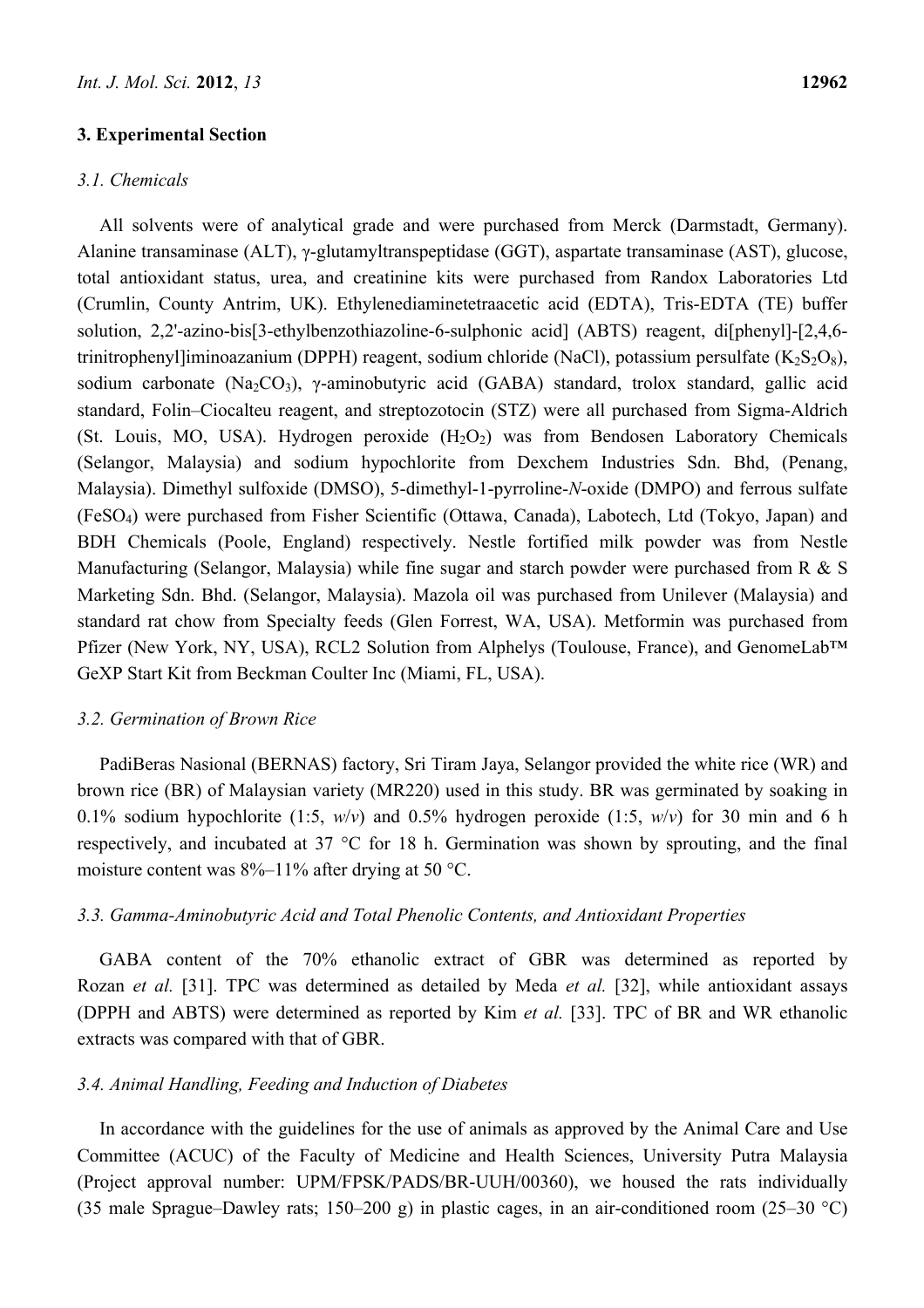with a 12/12-h light/dark cycle. After a two-week period of adaptation on normal rat chow and free access to water, five rats were maintained on normal rat chow while the rest were fed with high-fat diet (HFD) for six weeks to induce obesity. The HFD was made up of 40.5% carbohydrate, 16.1% protein, 31.1% fat, 2.5% fiber, and 5.1% mineral and vitamin mix, as formulated in our earlier study [34]. Streptozotocin (STZ) (35 mg/kg b.w.; i.p.) was then injected to induce type 2 diabetes mellitus except in normal rats (5 mmol/L of sodium citrate buffer [pH 4.5]) [35]. Type 2 diabetes was confirmed after two days by fasting plasma glucose of  $\geq 250$  mg/dL, and diabetic rats were randomly allocated to six groups of five rats each; control group received HFD, metformin group received HFD and 300 mg/kg/day of metformin [36] while WR, BR, and GBR groups were given HFD in which 50% of the semi-purified diet used to formulate the pellets was substituted with 50% of the respective rice types. Feeding lasted for 28 days.

## *3.5. Plasma Total Antioxidant Status, Glucose, and Liver- and Kidney-Function Tests*

Fasting blood samples were collected by cardiac puncture after induction of type 2 diabetes and after 28 days of treatment. Plasma was used for fasting glucose analysis and TAS, while serum was used to measure liver enzymes (ALT, AST and GGT) and kidney function (urea and creatinine levels) using randox analytical kits on an automated chemistry analyzer, Selectra XL (Vita Scientific, Dieren, the Netherlands) according to the kit protocol. Additional blood samples were taken at the end of the 2nd and 3rd weeks for glucose analysis. AUC was calculated as reported previously [37].

## *3.6. Electron Spin Resonance (ESR) Spectroscopy*

All rats were sacrificed at the end of the experiment and their organs (liver and kidney) harvested and preserved in  $RCL2^{\circledR}$  Solution within 5–10 min of death. Liver and kidney antioxidant status against OH<sup>\*</sup> was measured using an electron spin resonance (ESR) spectrometer (Jeil FA100; Tokyo, Japan). Preserved liver samples (100 mg each) were homogenized in 1 mL normal saline (0.9% Sodium chloride) and centrifuged (Mikro 22R Zentrifugen, Germany) at 10,000 rpm for 10 min. Analyses on ESR were similar to that which was reported by Ismail, Al-Naqeep and Chan [28]. Briefly, 60 μL of the supernatant was added to 40 μL of 0.4 mM DMPO, 37.5 μL of 0.2 mM FeSO<sub>4</sub>, 112.5 μL of 0.2 mM EDTA, and 150 μL of 1 mM  $H_2O_2$  at room temperature. The mixture was then inserted (200 μL) into a flat cell (200 pL capacity, quartz form) and measured on the ESR spectrometer. Measurements on the ESR were taken using the following parameters: magnetic field  $33.700 \pm 5$  mT, microwave power 8 MW, modulation frequency 100 KHz, modulation width 0.1 mT, time constant 0.1 s, amplitude 160, and 1 min sweeping time, and DMSO was used as standard.

FeSO<sub>4</sub> and H<sub>2</sub>O<sub>2</sub> from above will generate OH<sup>\*</sup> through the Fenton reaction, which will ultimately form DMPO-OH<sup>•</sup> adducts represented on ESR spectra (Figure 5), which are reflective of hydroxyl radical scavenging activity. Peak/marker values were used to calculate scavenging activities (%) using  $(I_o - I/I_o \times 100\%)$ , where  $I_o$  is the control peak/marker value while, *I* is the peak/marker value for the different groups [28]. Normal saline was used to obtain control peak/marker value. Different concentrations (25, 50, 100, 200, and 400 mM) of DMSO were plotted against scavenging activities (%) to make the standard curve  $(y = 0.4793x + 4.5652, r^2 = 0.9959)$  used in calculating DMSO equivalent scavenging activities as shown in Table 3.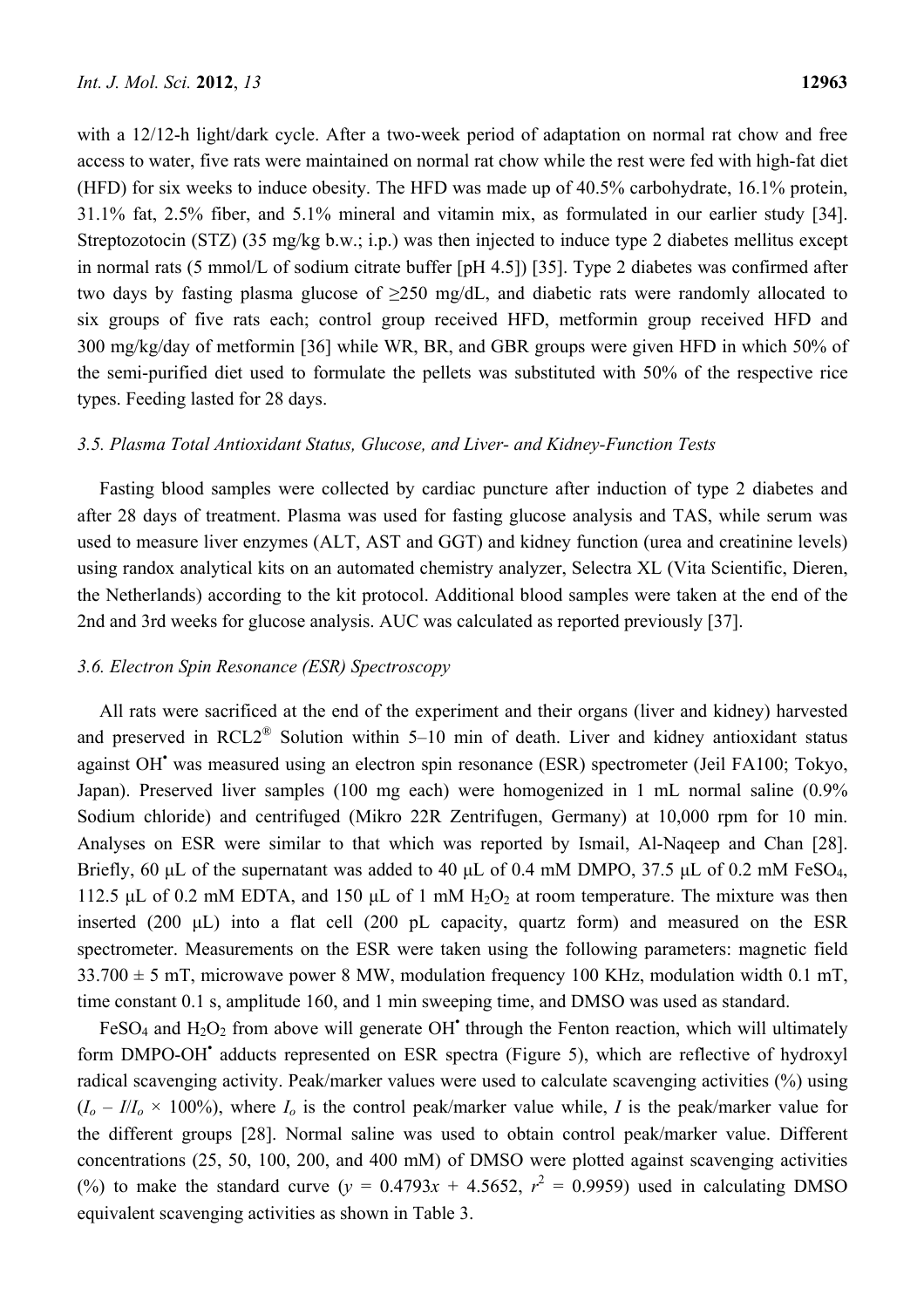**Figure 5.** Spectra representing 5-dimethyl-1-pyrroline-*N*-oxide-hydroxyl radical (DMPO-OH<sup>\*</sup>) adducts; figure shows electron spin resonance (ESR) spectra of DMPO-OH<sup>\*</sup> adducts representing hydroxyl radical (OH**•** ) scavenging activity of (**a**) liver and (**b**) kidneys in type 2 diabetic rats after feeding three different rice types for 28 days. In the presence of DMPO, OH<sup>\*</sup> generated through the Fenton reaction by FeSO<sub>4</sub> and H<sub>2</sub>O<sub>2</sub> will form DMPO-OH<sup>•</sup> adducts that give the signal recorded as spectra on the ESR spectrometer. Scavenging activities (%) were calculated using  $(I_o - I/I_o \times 100\%)$  where  $I_o$  is the control peak/marker value while, *I* is the peak/marker value for the different rats [28]. Different concentrations (25, 50, 100, 200, and 400 mM) of standard (DMSO) were plotted against scavenging activities (%) to make the standard curve ( $y = 0.4793x + 4.5652$ ,  $r^2 = 0.9959$ ) used to calculate DMSO equivalent scavenging activity.  $1 =$  control,  $2 =$  Normal group,  $3 =$  Diabetic control group,  $4 =$  Metformin group,  $5 =$  White Rice (WR) group,  $6 =$  Brown Rice (BR) group,  $7 =$  Germinated Brown Rice (GBR) group. Other groupings are the same as in Table 1.



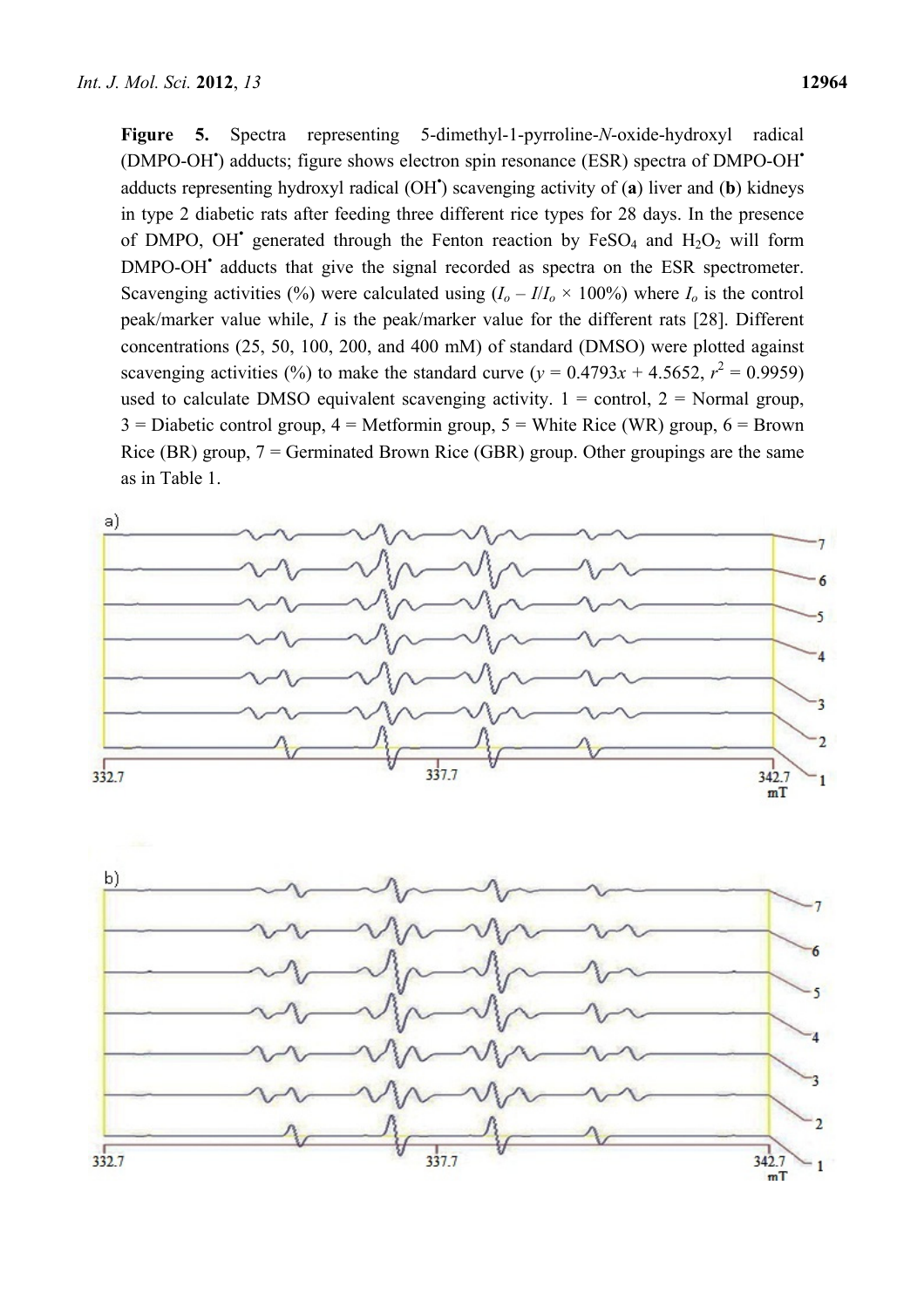## *3.7. Cell Culture*

We evaluated the effect of the 70% ethanolic extracts (from Section 3.3.) of GBR, BR amd WR on the expression of catalase and SOD 2 genes to determine if any nutrigenomic mechanism was involved in BR or GBR's antioxidant effects. HEPG2 cells acquired from the American Type Culture Collection (Manassas, VA, USA) were cultured in RPMI 1640 medium supplemented with 10% fetal bovine serum (FBS) and 1% antibiotics (100 U/mL penicillin) in an incubator at 37 °C with 5% CO<sub>2</sub>, following which cell viability was assessed as described by Mosmann [38]. Cells were seeded on a 24-well plate and allowed to attach for 24 h. The cells were serum starved (RPMI 1640 medium with 0.5% FBS and 1% antibiotics) for 12 h and then treated for 24 h with non-toxic doses (50 ppm) of the 70% ethanolic extracts and insulin (100 nM), in a medium that contained 1 μM dexamethasone, 10% FBS and 1% antibiotic.

## *3.8. Hepatic Antioxidant mRNA Expression Analysis*

## 3.8.1. RNA Isolation

RNA from treated HEPG2 was isolated using the GF-TR-100 RNA Isolation Kit (Vivantis, Malaysia) according to the kit protocol.

## 3.8.2. Primer Design

Primers were designed on the GenomeLab eXpress Profiler software using *Homo sapien* sequence adopted from the National Center for Biotechnology Information GenBank Database [39]. The genes of interest, housekeeping genes and an internal control are shown in Table 4. The forward and reverse primers had universal sequences (tags) in addition to nucleotides that were complementary to the target genes. Primers were supplied by First Base Ltd. (Selangor, Malaysia), and diluted in 1× TE buffer to a final concentration of 500 nM for reverse primer and 200 nM for forward primers.

## 3.8.3. Reverse Transcription and Polymerase Chain Reaction (PCR)

Reverse transcription and multiplex PCR of RNA samples (50 ng each) were done in an XP Thermal Cycler (BIOER Technology, Hangzhou, China) according to the kit protocol.

## 3.8.4. GeXP Multiplex Data Analysis

PCR products (1  $\mu$ L each) from the above reactions were mixed with 38.5  $\mu$ L of sample loading solution and 0.5 μL of DNA size standard 400 (Beckman Coulter, Inc, Miami, FL, USA) in a 96-well sample loading plate and analyzed on the GeXP machine (Beckman Coulter, Inc, Miami, FL, USA). The results from the machine were analyzed using the Fragment Analysis module of the GeXP system software and then imported onto the analysis module of eXpress Profiler software. Normalization was done with GAPDH.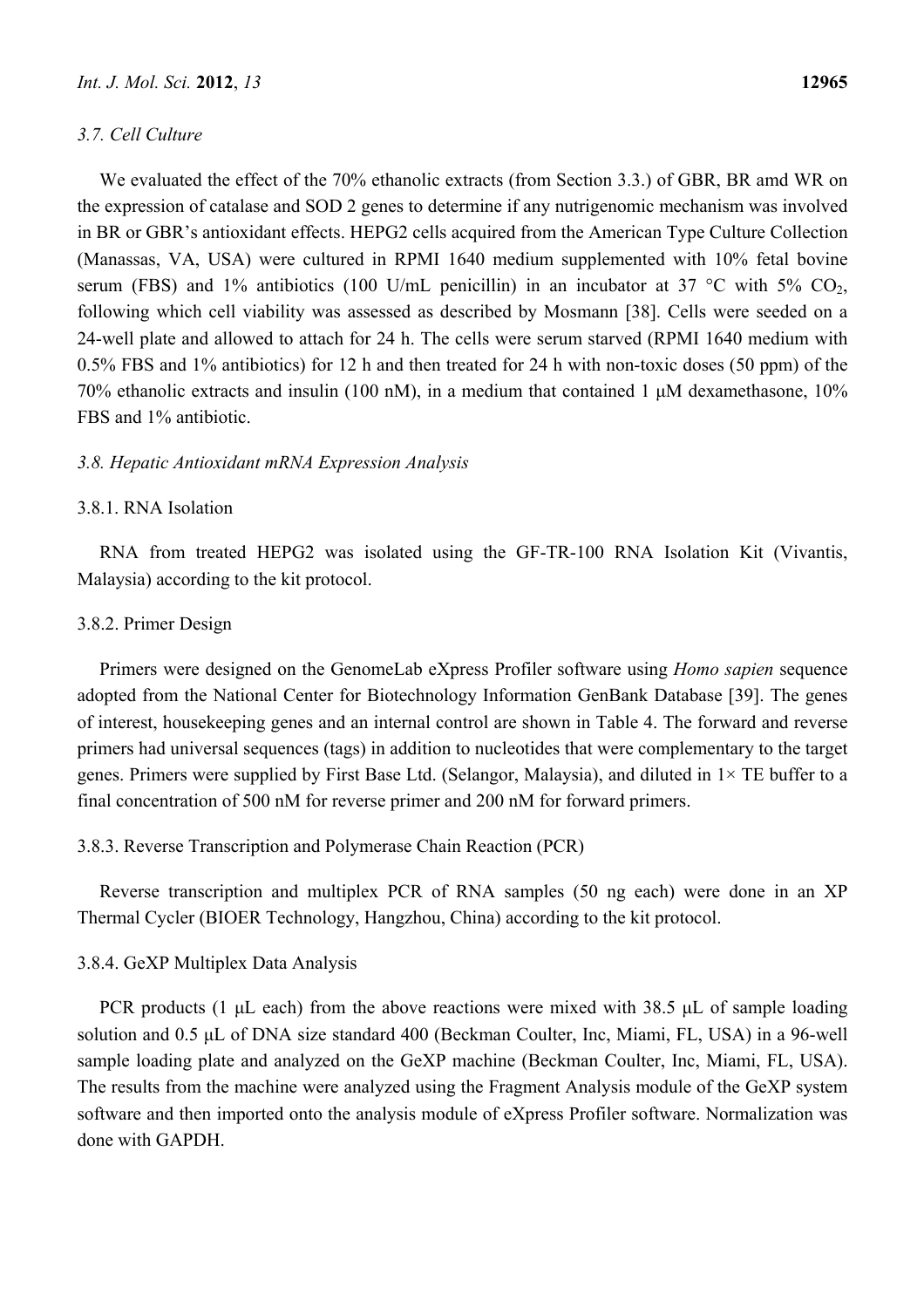| <b>Gene name</b>                | (with universal tag)<br>Primer sequences |                                         |  |
|---------------------------------|------------------------------------------|-----------------------------------------|--|
| (Accession number)              | Forward                                  | <b>Reverse</b>                          |  |
| Catalase [NM 001752]            | AGGTGACACTATAGAATAGCTCAGCTGACACAGTTCGT   | GTACGACTCACTATAGGGACCATTCGCATTAACCAGCTT |  |
| Superoxide dismutase 2          | AGGTGACACTATAGAATACAAGCGTGACTTTGGGTCTT   | GTACGACTCACTATAGGGAGGGCTTCACTTCTTGCAAAC |  |
| $[NM_000636]$                   |                                          |                                         |  |
| Actb [NM 001101] <sup>a</sup>   | AGGTGACACTATAGAATAGATCATTGCTCCTCCTGAGC   | GTACGACTCACTATAGGGAAAAGCCATGCCAATCTCATC |  |
| GAPDH [NM 002046] $a, #$        | AGGTGACACTATAGAATAAAGGTGAAGGTCGGAGTCAA   | GTACGACTCACTATAGGGAGATCTCGCTCCTGGAAGATG |  |
| EEF1A1 [NM 001402] <sup>a</sup> | AGGTGACACTATAGAATACACACGGCTCACATTGCAT    | GTACGACTCACTATAGGGACACGAACAGCAAAGCGA    |  |
| Kanr $\frac{1}{2}$              |                                          |                                         |  |

**Table 4.** Gene name, accession number, and primer sequences used in GeXP multiplex analysis of antioxidant genes in HEPG2 cells.

\* based on the *Homo sapien* gene sequences adopted from the National Center for Biotechnology Information GenBank Database [39]. <sup>a</sup> Housekeeping genes; <sup>b</sup> Internal control; # Normalization gene.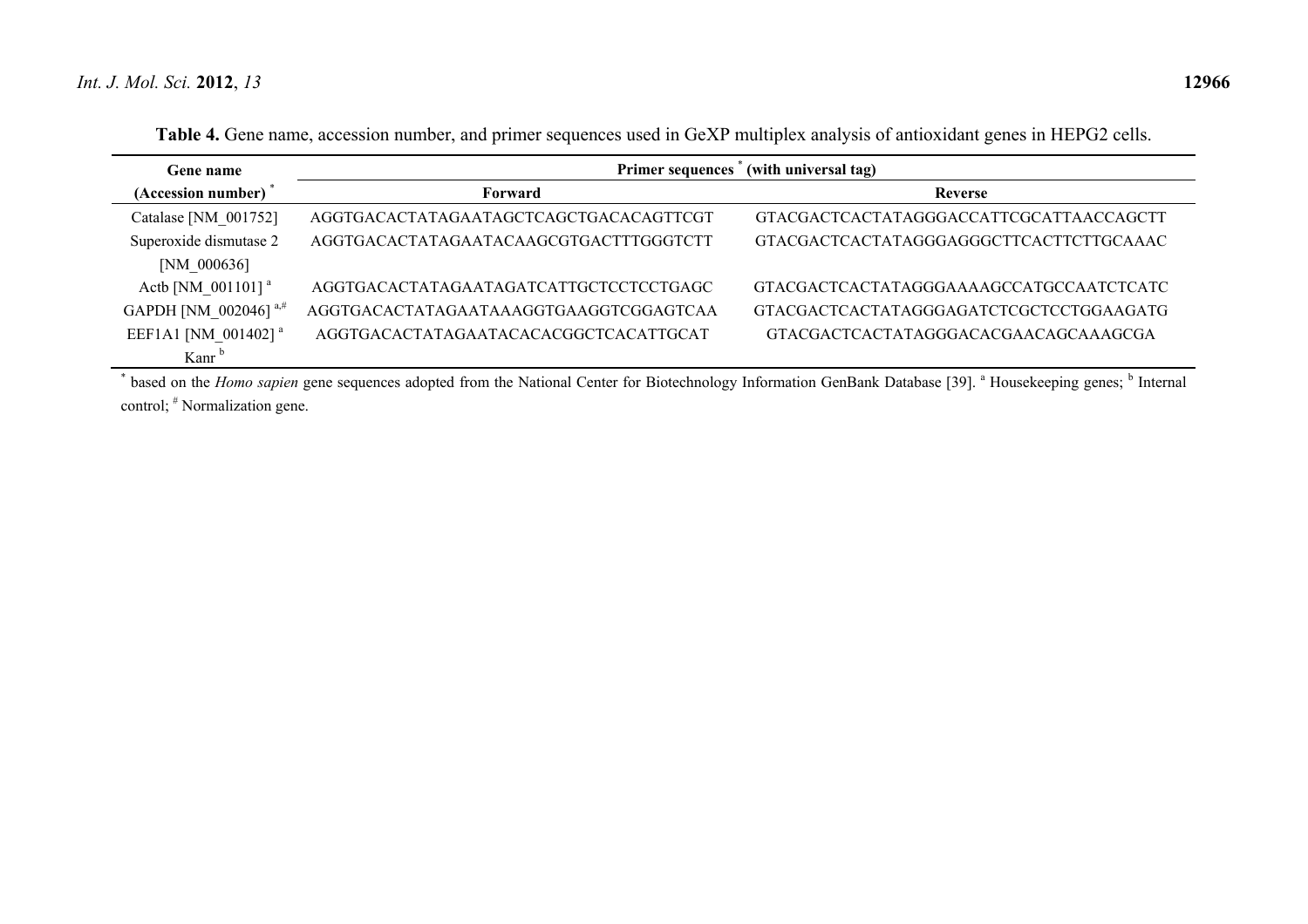## **4. Conclusions**

In this study we show the evidence that WR worsens antioxidant status in type 2 diabetic rats, while BR and GBR maintain antioxidant status to varying degrees. BR and GBR improved glycemia, TAS, serum creatinine, and radical scavenging potential of the kidneys better than WR. Also, nutrigenomic upregulation of SOD 2 gene may be involved in BR and GBR's antioxidant effects as a result of higher amounts of GABA and phenolics compared to WR. Although BR and GBR bioactive compounds confer these rice types with their functionality, our findings suggest that some of them may have exponential effects on antioxidant parameters while others may only elicit an "all-or-none" effect. These antioxidant effects of BR and GBR, the exact bioactive compounds responsible for them, and what mechanisms are involved to either produce the exponential or "all-or-none" effects are worth studying further.

## **Acknowledgments**

We thank PadiBeras Nasional Berhad (BERNAS) and University Putra Malaysia (UPM) for funding this project. We also thank Siti Muskinah and other staff of Institute of Bioscience, UPM for their assistance.

## **References**

- 1. Baynes, J.W.; Thorpe, S.R. Role of oxidative stress in diabetic complications: A new perspective on an old paradigm. *Diabetes* **1999**, *48*, 1–9.
- 2. Chang, Y.C.; Chuang, L.M. The role of oxidative stress in the pathogenesis of type 2 diabetes: From molecular mechanism to clinical implication. *Am. J. Transl. Res.* **2010**, *2*, 316–331.
- 3. Giugliano, D.; Ceriello, A.; Paolisso, G. Oxidative stress and diabetic vascular complications. *Diabetes Care* **1996**, *19*, 257–267.
- 4. World Health Organization. Diabetes Fact sheet. World Health Organization 2011. Available online: http://www.who.int/mediacentre/factsheets/fs312/en/index.html (accessed on 21 May 2012).
- 5. Rebolledo, O.R.; Actis Dato, S.M. Postprandial hyperglycemia and hyperlipidemia-generated glycoxidative stress: Its contribution to the pathogenesis of diabetes complications. *Eur. Rev. Med. Pharmacol. Sci.* **2005**, *9*, 191–208.
- 6. Ceriello, A.; Bortolotti, N.; Motz, E.; Crescentini, A.; Lizzio, S.; Russo, A.; Tonutti, L.; Taboga, C. Meal-generated oxidative stress in type 2 diabetic patients. *Diabetes Care* **1998**, *21*, 1529–1533.
- 7. Miller, J.B.; Pang, E.; Bramall, L. Rice: A high or low glycemic index food? *Am. J. Clin. Nutr*. **1992**, *56*, 1034–1036.
- 8. Sun, Q.; Spiegelman, D.; van Dam, R.M.; Holmes, M.D.; Malik, V.S.; Willett, W.C.; Hu, F.B. White rice, brown rice, and risk of type 2 diabetes in US men and women. *Arch. Intern. Med.* **2010**, *170*, 961–969.
- 9. Khush, G.S. What it will take to feed 5.0 billion rice consumers in 2030. *Plant Mol. Biol.* **2005**, *59*, 1–6.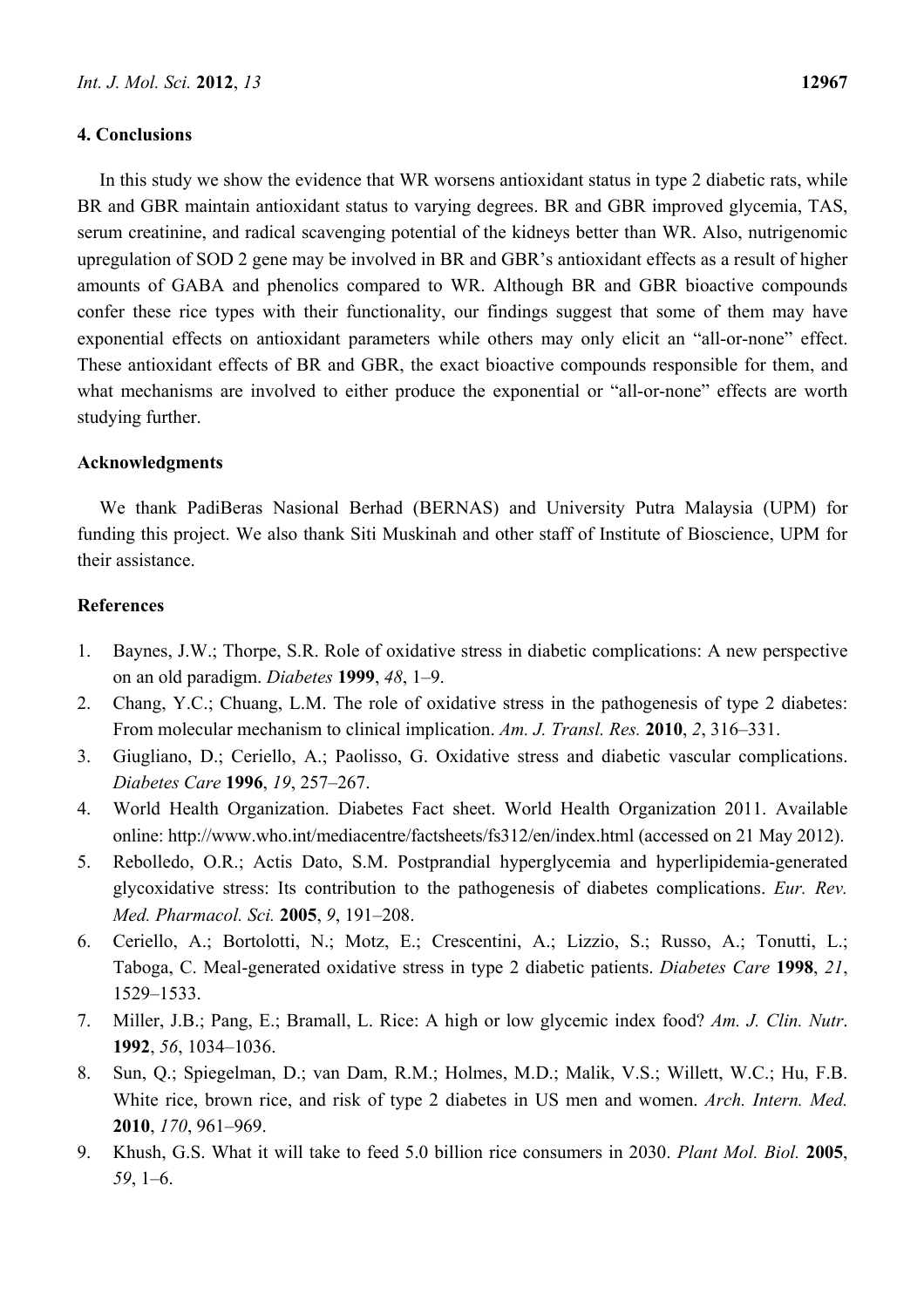- 10. Panlasigui, L.N.; Thompson, L.U. Blood glucose lowering effects of brown rice in normal and diabetic subjects. *Int. J. Food Sci. Nutr.* **2006**, *57*, 151–158.
- 11. Patil, S.B.; Khan, M.K. Germinated brown rice as a value added rice product: A review. *J. Food Sci. Technol.* **2011**, *48*, 661–667.
- 12. Ito, Y.; Mizukuchi, A.; Kise, M.; Aoto, H.; Yamamoto, S.; Yoshihara, R.; Yokoyama, J. Postprandial blood glucose and insulin responses to pre-germinated brown rice in healthy subjects. *J. Med. Invest.* **2005**, *52*, 159–164.
- 13. Hsu, T.F.; Kise, M.; Wang, M.F.; Ito, Y.; Yang, M.D.; Aoto, H.; Yoshihara, R.; Yokoyama, J.; Kunii, D.; Yamamoto, S. Effects of pre-germinated brown rice on blood glucose and lipid levels in free-living patients with impaired fasting glucose or type 2 diabetes. *J. Nutr. Sci. Vitaminol.* **2008**, *54*, 163–168.
- 14. Roohinejad, S.; Omidizadeh, A.; Mirhosseini, H.; Saari, N.; Mustafa, S.; Yusof, R.M.; Hussin, A.S.M.; Hamid, A.; Abd Manap, M.Y. Effect of pre-germination time of brown rice on serum cholesterol levels of hypercholesterolaemic rats. *J. Sci. Food Agric.* **2010**, *90*, 245–251.
- 15. Tian, S.; Nakamura, K.; Kayahara, H. Analysis of phenolic compounds in white rice, brown rice, and germinated brown rice. *J. Agric. Food Chem.* **2004**, *52*, 4808–4813.
- 16. Kim, D.J.; Oh, S.K.; Yoon, M.R.; Chun, A.; Choi, I.S.; Lee, D.H.; Lee, J.S.; Yu, K.W.; Kim, Y.K. The change in biological activities of brown rice and germinated brown rice. *J. Korean Soc. Food Sci. Nutr.* **2011**, *40*, 781–789.
- 17. Roohinejad, S.; Omidizadeh, A.; Mirhosseini, H.; Saari, N.; Mustafa, S.; Hussin, A.S.M.; Hamid, A.; Abd Manap, M.Y. Effect of pre-germination time on amino acid profile and gamma amino butyric acid (GABA) contents in different varieties of Malaysian brown rice. *Int. J. Food Prop.* **2011**, *14*, 1386–1399.
- 18. Charoenthaikij, P.; Jangchud, K.; Jangchud, A.; Prinyawiwatkul, W.; Tungtrakul, P. Germination conditions affect selected quality of composite wheat-germinated brown rice flour and bread formulations. *J. Food Sci.* **2010**, *75*, S312–S318.
- 19. Owens, D.F.; Kriegstein, A.R. Is there more to GABA than synaptic inhibition? *Nat. Rev. Neurosci.* **2002**, *3*, 715–727.
- 20. Nakagawa, T.; Yokozawa, T.; Kim, H.J.; Shibahara, N. Protective effects of gamma-aminobutyric acid in rats with streptozotocin-induced diabetes. *J. Nutr. Sci. Vitaminol.* **2005**, *51*, 278–282.
- 21. Burton-Freeman, B. Postprandial metabolic events and fruit-derived phenolics: A review of the science. *Br. J. Nutr.* **2010**, *104*, S1–S14.
- 22. Stumvoll, M.; Goldstein, B.J.; Haeften, T.W.V. Type 2 diabetes: Principles of pathogenesis and therapy. *Lancet* **2005**, *365*, 1333–1346.
- 23. DeFronzo, R.A.; Goodman, A.M. Efficacy of metformin in patients with non-insulin-dependent diabetes mellitus. The multicenter metformin study group. *N. Engl. J. Med.* **1995**, *333*, 541–549.
- 24. Michalopoulos, G.K.; DeFrances, M.C. Liver regeneration. *Science* **1997**, *276*, 60–66.
- 25. Thomas, D.M.; Coles, G.A.; Williams, J.D. What does the renal reserve mean? *Kidney Int.* **1994**, *45*, 411–416.
- 26. Usuki, S.; Ito, Y.; Morikawa, K.; Kise, M.; Ariga, T.; Rivner, M.; Yu, R.K. Effect of pre-germinated brown rice intake on diabetic neuropathy in streptozotocin-induced diabetic rats. *Nutr. Metab.* **2007**, *4*, 25.